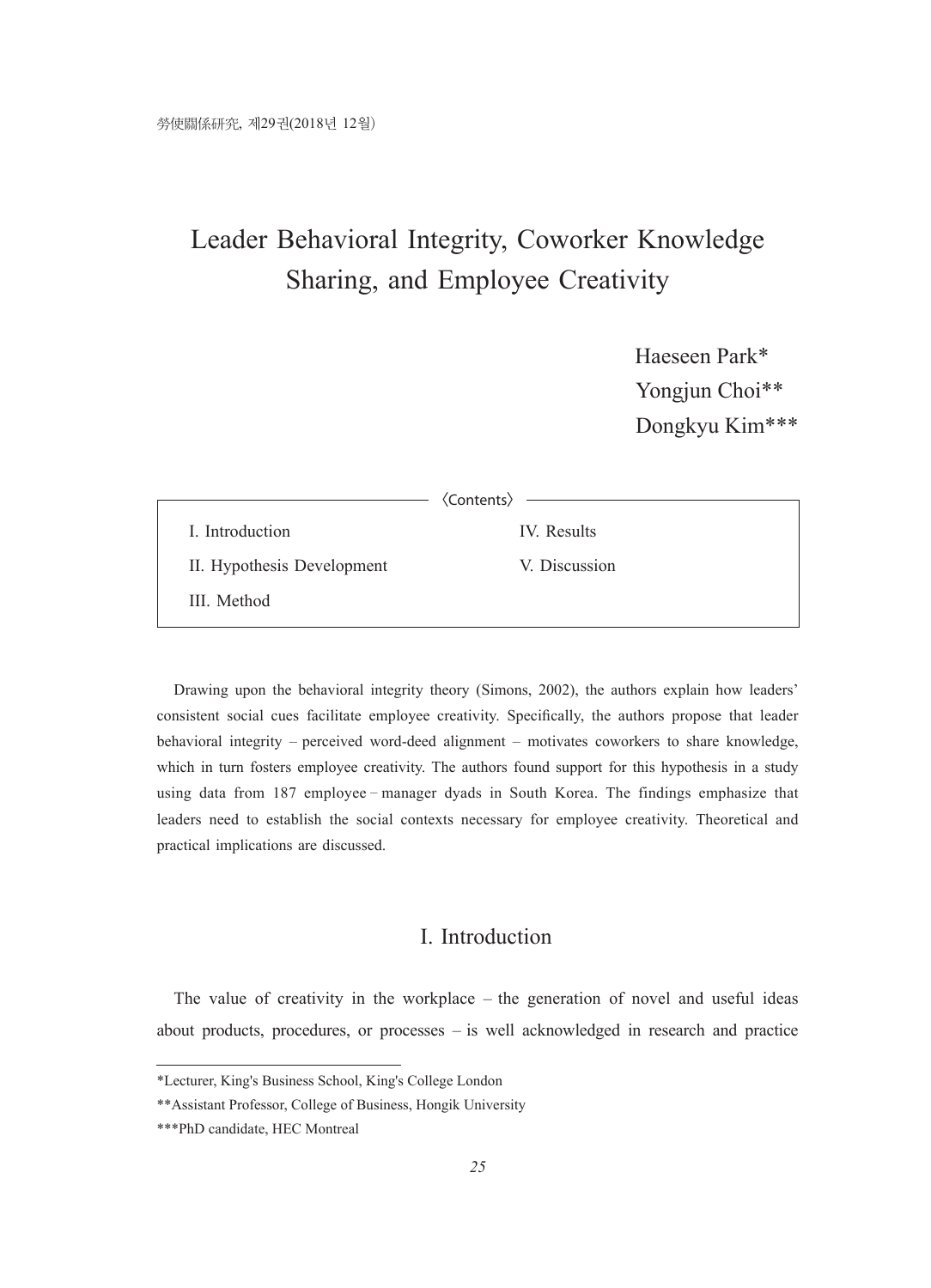(Amabile, 1988; Anderson, Potočnik, & Zhou, 2014; Gilson, 2008; Lee, Yun, & Srivastava, 2013; Woodman, Sawyer, & Griffin, 1993; Zhou & Shalley, 2008). Accordingly, one of the important questions in this area has been how leaders encourage employee creativity (Mumford, Scott, Gaddis, & Strange, 2002; Tierney, 2008; Tierney, Farmer, & Graen, 1999), and scholars demonstrated that leaders' characteristics (e.g., general and emotional intelligence), behaviors (e.g., support, empowering and transformational leadership), and quality of relationships with their employees significantly impact employee creativity (Amabile, Schatzel, Moneta, & Kramer, 2004; Gibson, Fiedler, & Barrett, 1993; Mumford et al., 2002; Shin & Zhou, 2003; Tierney et al., 1999; Zhang & Bartol, 2010; Zhou & George, 2003).

Nevertheless, we need further understandings of how leaders influence creativity (Tierney, 2008). Although traditional behavioral approaches have been used to examine various leader behaviors (e.g., Shin & Zhou, 2003; Zhang & Bartol, 2010), the leadership–creativity relationship is inconclusive because of mixed empirical results and lack of replications (Tierney, 2008). Particularly, we are less certain about effects of specific behavioral *patterns*; for example, whether leaders do as they say; that is, "walk their talk." This lack of understanding about the impact of leaders' behavioral patterns is surprising considering the notion that leaders need to provide consistent and well-aligned support for employee creativity (Tierney, 2008). For instance, senior and frontline leaders must align their support if employees are to remain engaged in creative processes (Tierney, 2008). Considering that even one leader's misaligned words and deeds may convey conflicting messages, obviously employee creativity requires that leaders behave with integrity, aligning their words with their deeds (i.e., behavioral integrity; Simons, 2002).

In addition, because leaders can directly and indirectly influence employee creativity, investigating the mechanism of leader influence is essential for understanding how leaders facilitate employee creativity (Amabile, 1988; Tierney, 2008). Creative outcomes rarely emerge in isolation; social contexts are critical (Amabile, 1988; Shalley & Gilson, 2004; Tierney, 2008). In current team-based organizations, leaders are not the only influences; employees and coworkers interact frequently, and both are also influenced by leaders. Although coworker feedback is known to enhance employee creativity (George & Zhou, 2001; Zhou & George, 2001), we still know relatively little about how coworkers influence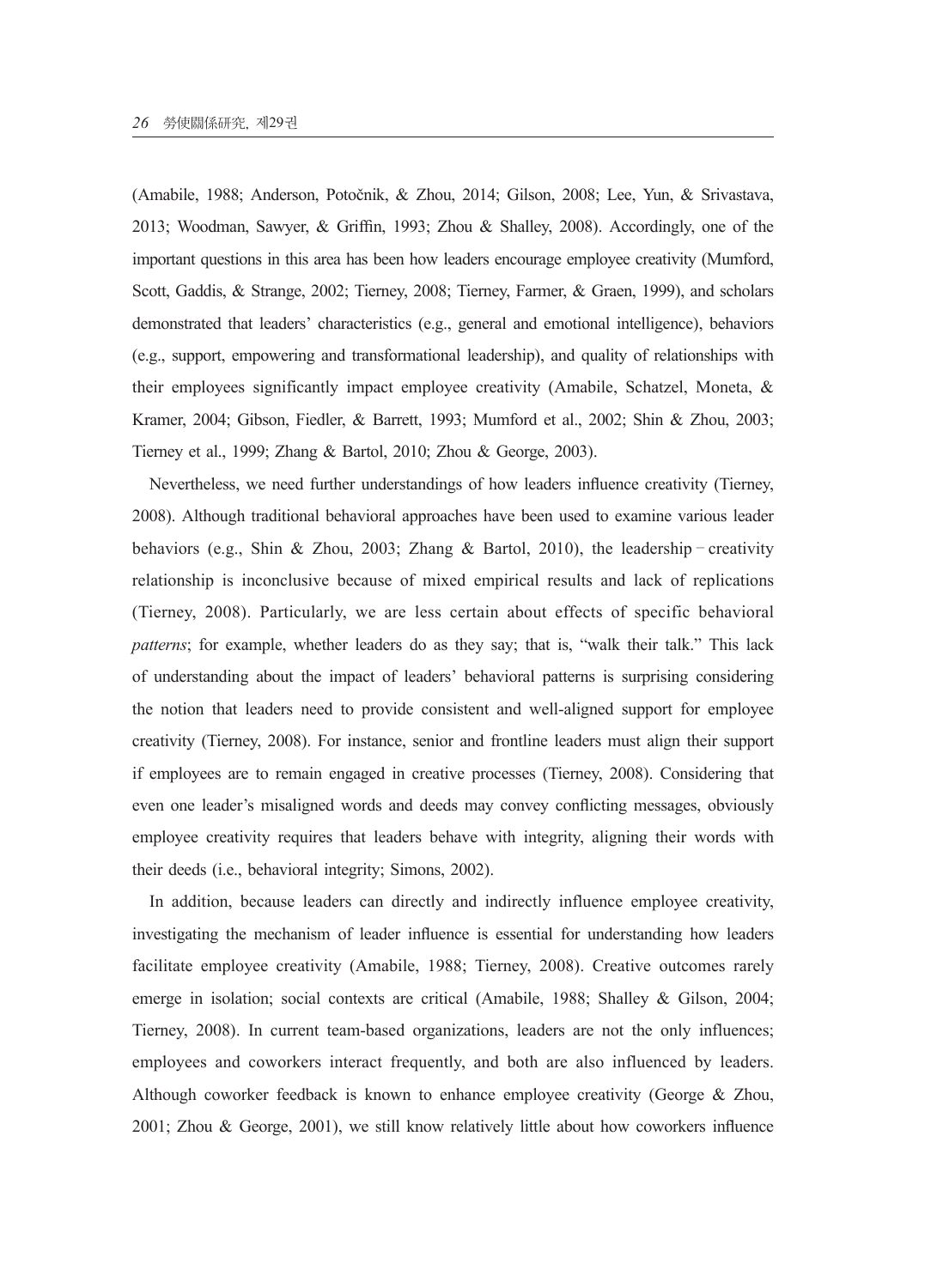creative performance. Moreover, it is uncertain how coworker and leader influences are associated with each other as the broader social context promoting creativity.

To address those issues, we suggest that leader behavioral integrity (Simons, 2002) is critical for employee creativity. However, we also recognize that coworker knowledge sharing can provide relevant cognitive resources for creativity, so our examination of leader behavioral integrity includes coworker knowledge sharing behaviors as playing a mediating role in influencing employee creativity. Our study extends current knowledge in several ways. First, we introduce the importance of leader behavioral integrity as a predictor of employee creativity. Although behavioral integrity is thought to be critical for effective leadership, the main focus has been on trust in leadership (Simons, 1999, 2002). Accordingly, relatively less attention has been paid to behavioral integrity as it affects employee creativity (Simons, Leroy, Collewaert, & Masshelein, 2015). Thus, we highlight leader behavioral integrity as an important facilitator of employee creativity. Second, we reveal that the broader leader/coworker social context plays a role in fostering employee creativity. Although we know that the social context is important for employee creativity, researchers have narrowly focused on either the leader or coworker social contexts (Shalley & Gilson, 2004), limiting understandings of their interrelations in creativity processes (Tierney, 2008). Thus, we examine how leaders influence coworkers and consequently change the level of employee creativity. Hence, analogous to the calls for research in the process of creative outcomes (e.g., Mainemelis, 2001; Mumford, 2000; Shalley & Gilson, 2004), we contribute to the leadership–creativity literature by identifying the mechanism through which leader behavioral integrity facilitates employee creativity.

## II. Hypothesis Development

#### 1. Leader Behavioral Integrity

Behavioral integrity refers to "the perceived alignment between words and deeds" (Simons, 2002, p. 18); that is, the extent to which an individual appears to "practice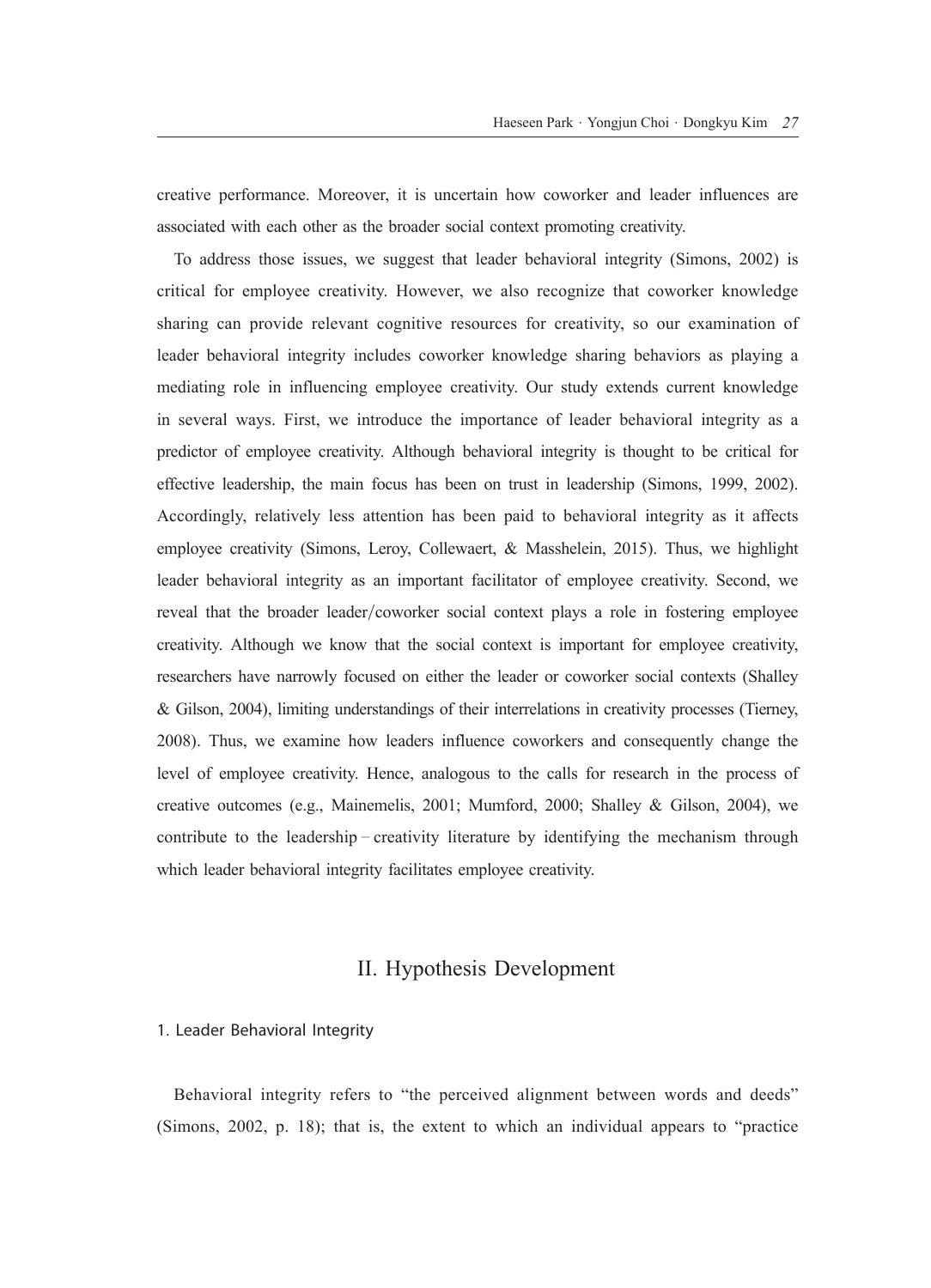what they preach." Research on behavioral integrity originated from a critique of new management fads and fashions (Simons, 1999). It mirrors earlier work highlighting the dangers of introducing new organizational practices but poorly implementing them "across the board" (Argyris, 1990), espousing one value but enacting another (Bowen & Ostroff, 2004). Poor implementation causes employees to react to managerial efforts to enact new practices with criticism, dissatisfaction, confusion, or even cynicism. Similar reactions occurred when managers rewarded behavior X while hoping for behavior Y (Kerr, 1975). As a result, the term "behavioral integrity" was coined to signify whether employees perceive that leaders align their words with their actions (Simons, 2002).

Behavioral integrity theory, drawn from the social cognition and trust literature, explains how employees form perceptions of their leader's word-deed alignment and how the perceptions have consequences for employees (Simons, 2002). According to Simons' (2002) conceptual model, leader behavioral integrity enhances followers' trust in leadership, which then positively impacts their attitudes, behaviors, and performance. Subsequent empirical work largely supported the theory that leaders' behavioral integrity is positively related to employee performance by fostering trust and clear communication (Palanski & Yammarino, 2011; Simons, 2009; Simons et al., 2015; Simons, Tomlinson, & Leroy, 2012). Behavioral integrity has also been shown to predict leader performance ratings (Way, Simons, Leroy, & Tuleja, 2016) and psychological safety among team members (Halbesleben et al., 2013; Leroy et al., 2012).

#### 2. Leader Behavioral Integrity and Employee Creativity

Leadership–creativity research is often criticized for failing to examine how aligned senior leadership and frontline leader support influences employees' engagement in creative processes (Tierney, 2008). The core of the critique is that social cues surrounding needs for consistency and alignment influence employee behaviors. We echo the importance of alignment, and further note that we often overlook the fact that even one leader can provide confusing cues when misalignment exists between his or her words and deeds. Therefore, in this study, we examine how leaders' word-deed alignment (i.e.,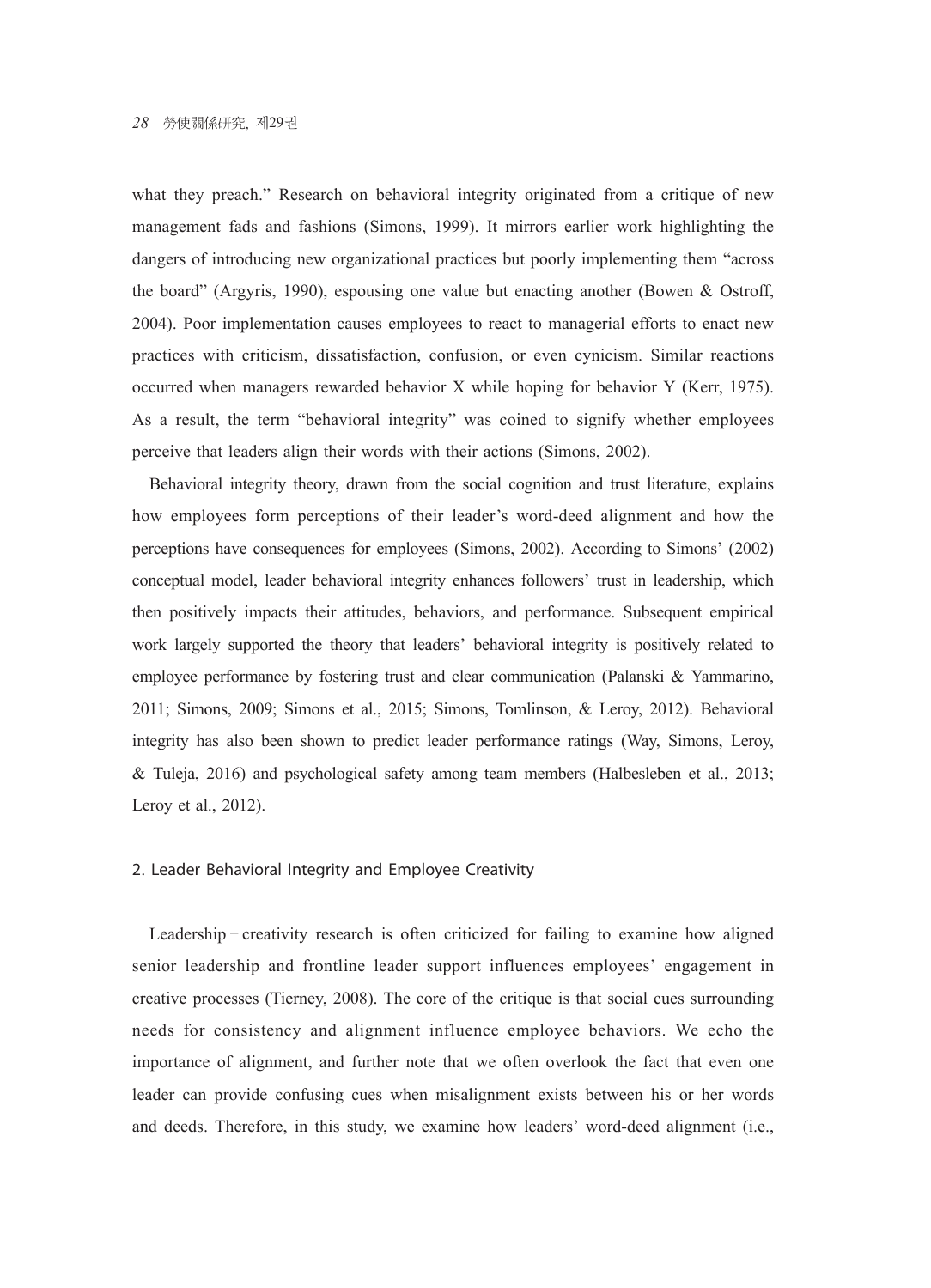behavioral integrity) affects employee creativity.

Some researchers have tried to examine leader behavioral integrity as it affects employee creativity. For example, a scenario-based experimental study showed that leader behavioral integrity positively influences employee psychological safety, leading to *intentions* to think creatively and take risks (Palanski & Vogelgesang, 2011). Although we agree that intentions to think creatively and take risks are important aspects of the creative process, we extend the study to a field setting and investigate a more comprehensive social process, the roles of coworkers in the creative process, for actual creative performance in real team-based organizations.

The cognitive processes behind creativity include problem identification, information gathering, and idea generation (Amabile, 1988; Mumford & Gustafson, 1988; Shalley, 1991). To perform creatively, employee must have sufficient cognitive resources (Shin, Kim, Lee, & Bian, 2012). In current team-based organizations, coworkers can provide cognitive resources by sharing their knowledge (Argote, 1999) to "define the way that place looks, feels, and behaves" (Schneider, 1987, p. 437). Thus, coworker interactions are critical for workplace outcomes (Chiaburu & Harrison, 2008). Consequently, coworker knowledge sharing – "sharing task-relevant ideas, information, and suggestions with each other" (Srivastava, Bartol, & Locke, 2006, p. 1239) exposes employees to previously unconsidered problems, information, and ideas (Brown, Tumeo, Larey, & Paulus, 1998). Thus, when coworkers share their cognitive resources with one another, employees can benefit from these cognitive resources from coworkers to generate creative outcomes (Shin et al., 2012).

In addition, coworker knowledge sharing can signal that organizational members place value on whether employees utilize their knowledge to produce better outputs. According to the theory of reasoned action (Fishbein & Ajzen, 1975), intentions to engage in certain behaviors depend on attitudes toward the behaviors and subjective norms aligned with normative beliefs that "are concerned with the likelihood that important referent individuals or groups would approve or disapprove of performing the behavior" (Ajzen  $\&$ Madden, 1986, p. 455). High levels of coworker knowledge sharing can signal approval regarding the creative use of shared knowledge. In turn, employees are encouraged to allocate more of their resources to generate creative outcomes. As such, employees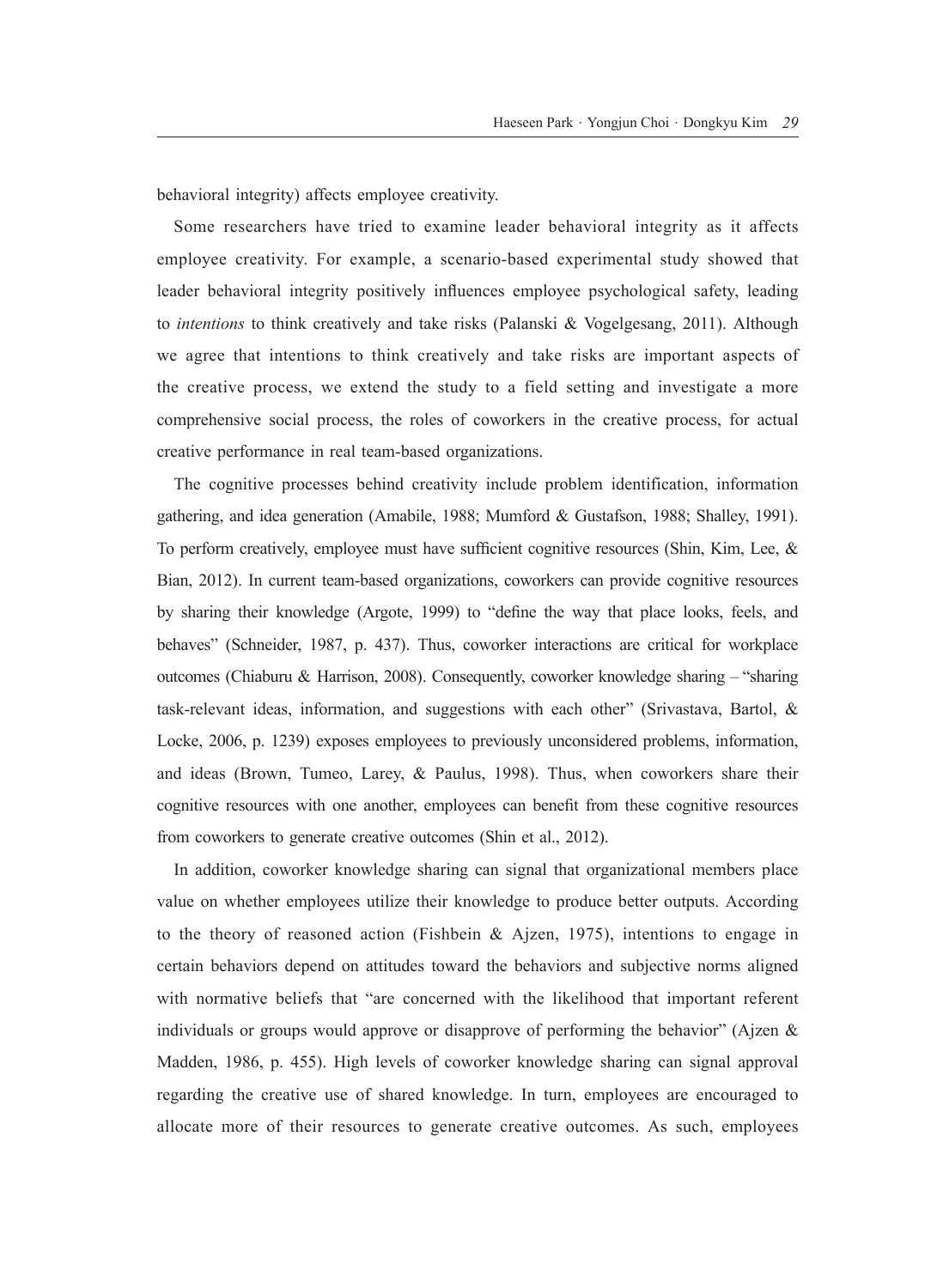perceiving high coworker knowledge sharing are more likely to be creative, while we would expect less creativity when coworkers avoid sharing their knowledge.

We argue that leader behavioral integrity facilitates coworker knowledge sharing, a risky behavior because knowledge is often the greatest source of individual competitive advantage. Individuals who share knowledge risk being devalued (Kim, Kim, & Yun, 2015). Accordingly, trust is one of the strongest predictors of knowledge sharing (Wang & Noe, 2010) mainly because trust alleviates perceived risks (Kankanhalli, Tan, & Wei, 2005). When leaders are perceived to behave in alignment with what they profess, they are more like to inspire employee trust (Simons et al., 2015), which then facilitates knowledge sharing (Simons, 2002; Simons, Friedman, Liu, & Parks, 2007; Simons et al., 2015), and ultimately employee creativity. As leader behavioral integrity facilitates psychological safety and risk taking (Palanski & Vogelgesang, 2011), the influence may expand to multiple employees, through individual-level and team-level psychological safety (Leroy et al., 2012). Hence, we suggest that leader behavioral integrity promotes coworker knowledge sharing behavior.

In sum, our argument extends the psychological safety perspective supporting the positive influence of trust on individual creativity by including roles of leaders and coworkers in establishing social contexts (Anderson & West, 1998; Edmondson, 1999). Therefore, we hypothesize that leader behavioral integrity influences employee creativity by promoting coworker knowledge sharing.

Hypothesis. Coworker knowledge sharing mediates the positive relationship between leader behavioral integrity and employee creativity.

### III. Method

#### 1. Sample and Procedure

Multisource data were collected via questionnaires from fulltime employees and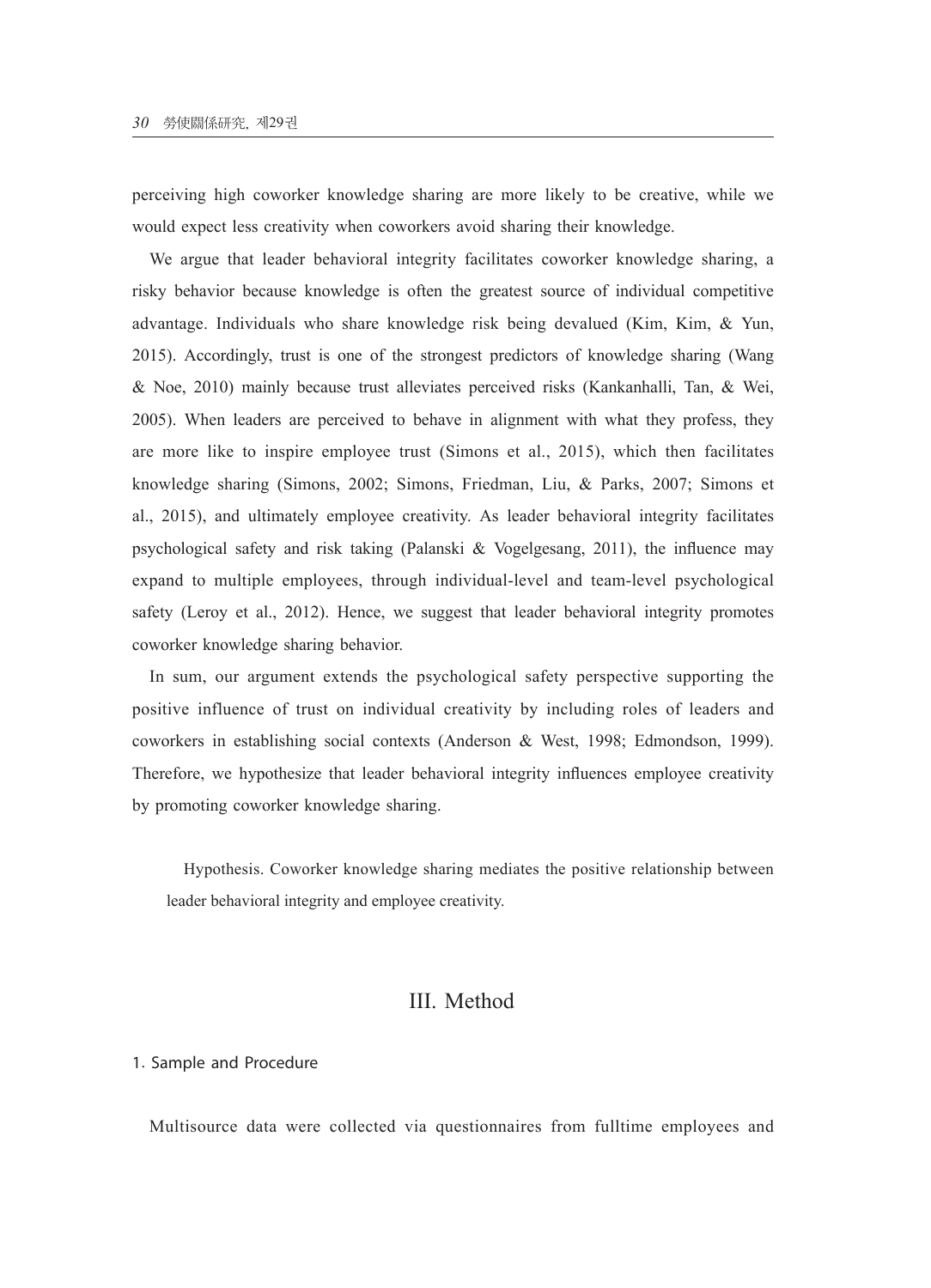their direct managers from 25 South Korean companies in diverse organizations and industries to avoid potential organizational or industry effects on the hypothesized relationship and to ensure that our findings would be generalizable. To avoid nesting issues, we recruited one employee–manager dyad from each team, so the sample consists of unique dyads. Employees were asked to voluntarily participate and were assured that their responses would be kept confidential. Participants completed a questionnaire containing measures of their leader's behavioral integrity, their coworkers' knowledge sharing behaviors, and their demographic information. They delivered the managerial survey packet to their direct managers, who assessed the focal employee's creativity. Managers sealed their completed survey packets before handing them over to the focal employees, and the employees sent the survey packets directly to the research team using a preaddressed reply envelope.

Survey packets were distributed to 235 employee–manager dyads, and 217 employees returned the packet (response rate  $= 92.34\%$ ). The responding employees averaged 31.82 years-old (*SD* = 5.46); 73.8% were men. They averaged 4.89 years (*SD*  = 3.68) of tenure on their current team. They were involved in various jobs, including software engineering, manufacturing, and banking. Among the returned packets, 209 included the managerial survey packet. Responding managers averaged 42.30 yearsold  $(SD = 6.19)$ ; 90.4% were men. Most (93.6%) held at least a bachelor's degree, and their average job tenure was 8.95 years  $(SD = 7.12)$ . After excluding questionnaires with unreliable responses or missing values, we had 187 matched employee – manager responses for our final sample.

#### 2. Measures

Following Brislin's (1980) translation-back translation procedure, all survey items were translated from English to Korean.

**Leader behavioral integrity**. Employees assessed their managers' behavioral integrity using an eight-item scale validated by Simons et al. (2007). Sample items include: "There is a match between my manager's words and actions" and "When my manager promises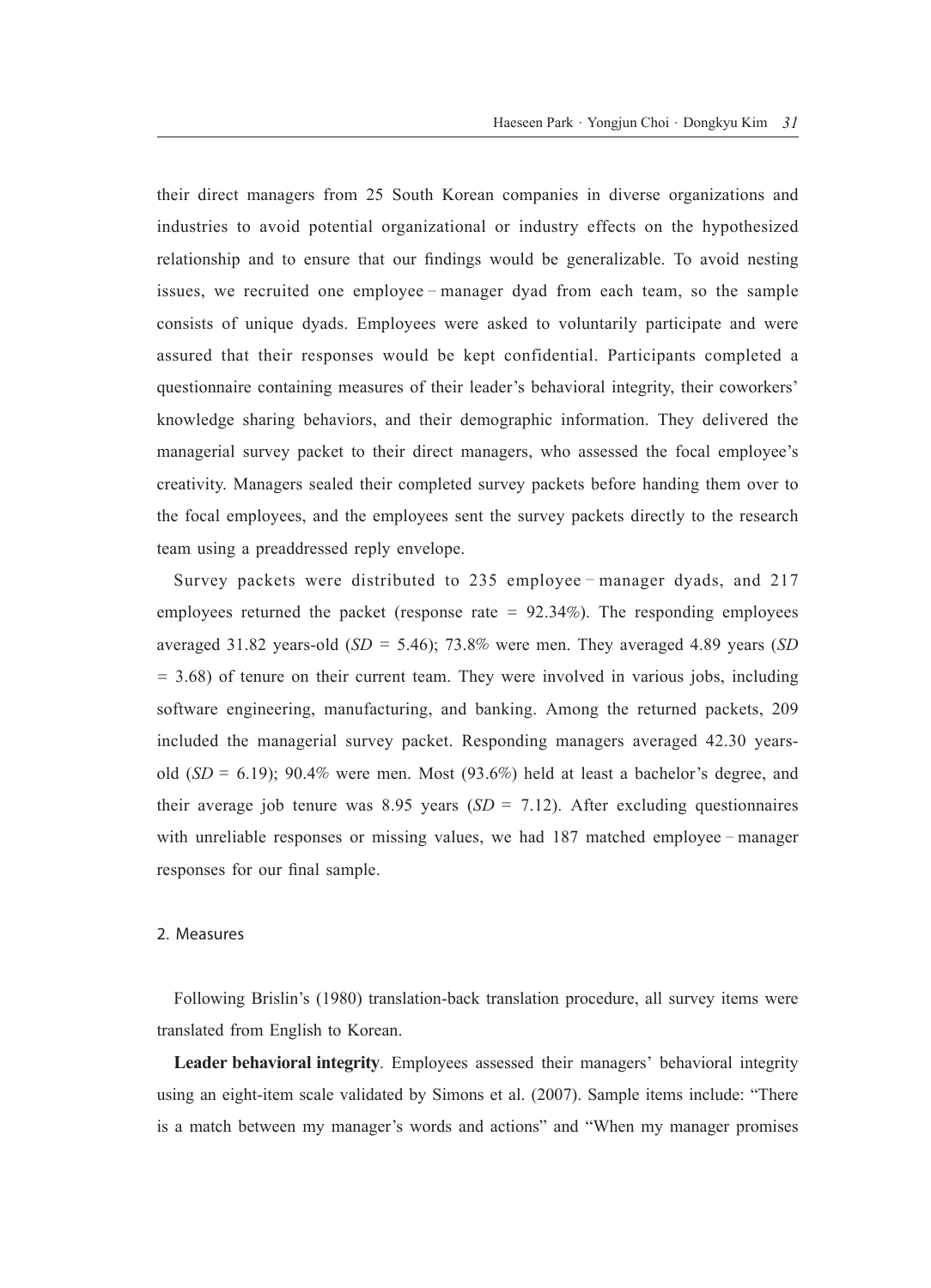something, I can be certain that it will happen," answered on a 7-point Likert-scale from 1 = *strongly disagree* to  $7 =$  *strongly agree* (Cronbach's a = .97).

**Coworker knowledge sharing**. Employees assessed coworkers' knowledge sharing behavior using a seven-item scale (Kim, Lee, & Yun, 2015; Kim & Yun, 2015; Lee, Kim, & Yun, 2018; Srivastava et al., 2006). We asked employees to assess the level of coworker knowledge sharing because we expect their perception of coworker knowledge sharing to be closely related to their creativity. Sample items are "My coworkers share their special knowledge and expertise with one another" and "My coworkers share lots of information with one another," answered on a 7-point Likert-scale from 1 = *strongly disagree* to 7 = *strongly agree* (Cronbach's a = .97).

**Employee creativity**. Managers assessed employees' creativity using a 13-item scale from Zhou and George (2001). Sample items include "This subordinate suggests new ways to achieve goals or objectives" and "This subordinate develops adequate plans and schedules for the implementation of new ideas," answered on a 7-point Likert-scale from 1 = *strongly disagree* to  $7 =$  *strongly agree* (Cronbach's a = .96).

**Control variables**. We controlled for the quality of leader–member exchange (LMX) between managers and employees because it could influence managers' ratings of employee creativity (e.g., Tierney et al., 1999). Moreover, controlling for LMX quality allows us to test the impact of leaders' behavioral pattern on employee creativity over and beyond the effects of traditional leadership variables, since LMX quality is known to be one of the strongest predictors of employee creativity in the leadership domain (Tierney et al., 1999). We included a seven-item LMX scale (Scandura  $\&$ Graen, 1984) in the managerial survey. A sample item is "I have enough confidence in my subordinate to defend and justify my decisions when I am not present to do so," answered on a 7-point Likert-scale from 1 = *strongly disagree* to 7 = *strongly agree* (Cronbach's  $a = .88$ ).

In addition, we controlled for the team's positive affective tone to rule out the possibility that positive team affect influences coworker knowledge sharing and employee creativity. Although our hypothesis focuses on the cognitive process of employee creativity (i.e., coworker knowledge sharing), positive affective processes are also critical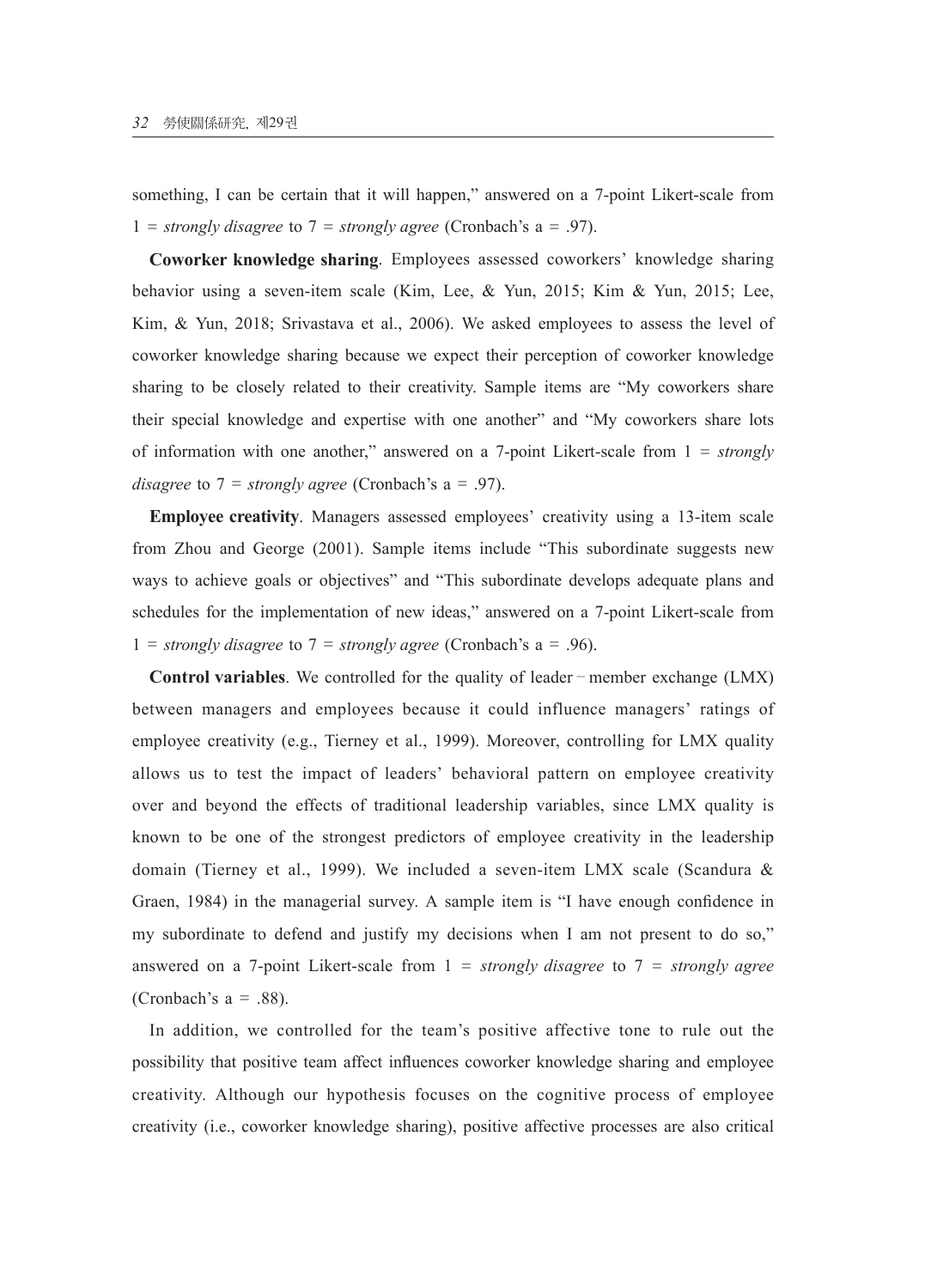in promoting employee creativity (Amabile, Barsade, Mueller, & Staw, 2005). We used five items from Mason and Griffin (2003) to measure team positive affective tone, included in the managerial survey packet. A sample item: "My team goes about its work with enthusiasm," answered on a 7-point Likert-scale from 1 = *strongly disagree* to 7 = *strongly agree* (Cronbach's a = .94).

#### IV. Results

#### 1. Confirmatory Factor Analyses

Using AMOS 23.0 (Arbuckle, 1997) and the maximum likelihood method of estimation, we first conducted a series of confirmatory factor analyses (CFAs) to examine the discriminant validity of our multi-item measures and compared the fit of our theoretical model (i.e., leader behavioral integrity, coworker knowledge sharing, and creativity) to that of more parsimonious, nested models.  $\langle \text{Table 1} \rangle$  shows CFA results.

The theorized three-factor model yielded a good fit to the data,  $\chi^2$  (347) = 937.72,  $p \le$ .001,  $\chi^2/df = 2.70$ , CFI = .91, TLI = .90, RMSEA = .09. This model outperformed more

| Model                                                                                              |                    |  | $\chi^2$ df $\chi^2/df$ $\Delta \chi^2 (df)^2$ CFI TLI RMSEA |     |               | AIC     |
|----------------------------------------------------------------------------------------------------|--------------------|--|--------------------------------------------------------------|-----|---------------|---------|
| 1. Theorized,<br>three-factor                                                                      | 937.72 347 2.70*** |  |                                                              | .91 | $.90 \t 0.09$ | 1055.72 |
| 2. Two-factor $^{b}$ 2054.55 350 5.87 <sup>***</sup> 1116.83(3) <sup>***</sup> .73 .71 .16 2166.55 |                    |  |                                                              |     |               |         |
| 3. One-factor <sup>c</sup> 4200.78 352 11.93 <sup>***</sup> 3263.06(5) <sup>***</sup> .38 .34 .24  |                    |  |                                                              |     |               | 4308.78 |

<Table 1> Confirmatory Factor Analysis Results for Alternative Models

*Note*.  $N = 187$ . *df* = degrees of freedom; CFI = comparative fit index; TLI = Tucker-Lewis index; RMSEA = root-mean-square error of approximation; AIC = Akaike information criterion.  $a$  All models were compared with Model 1.  $b$  Two-factor model in which employees perception of their leader behavioral integrity and coworker knowledge sharing are combined. <sup>c</sup> All items loading on a single factor.

$$
*** p \le .001.
$$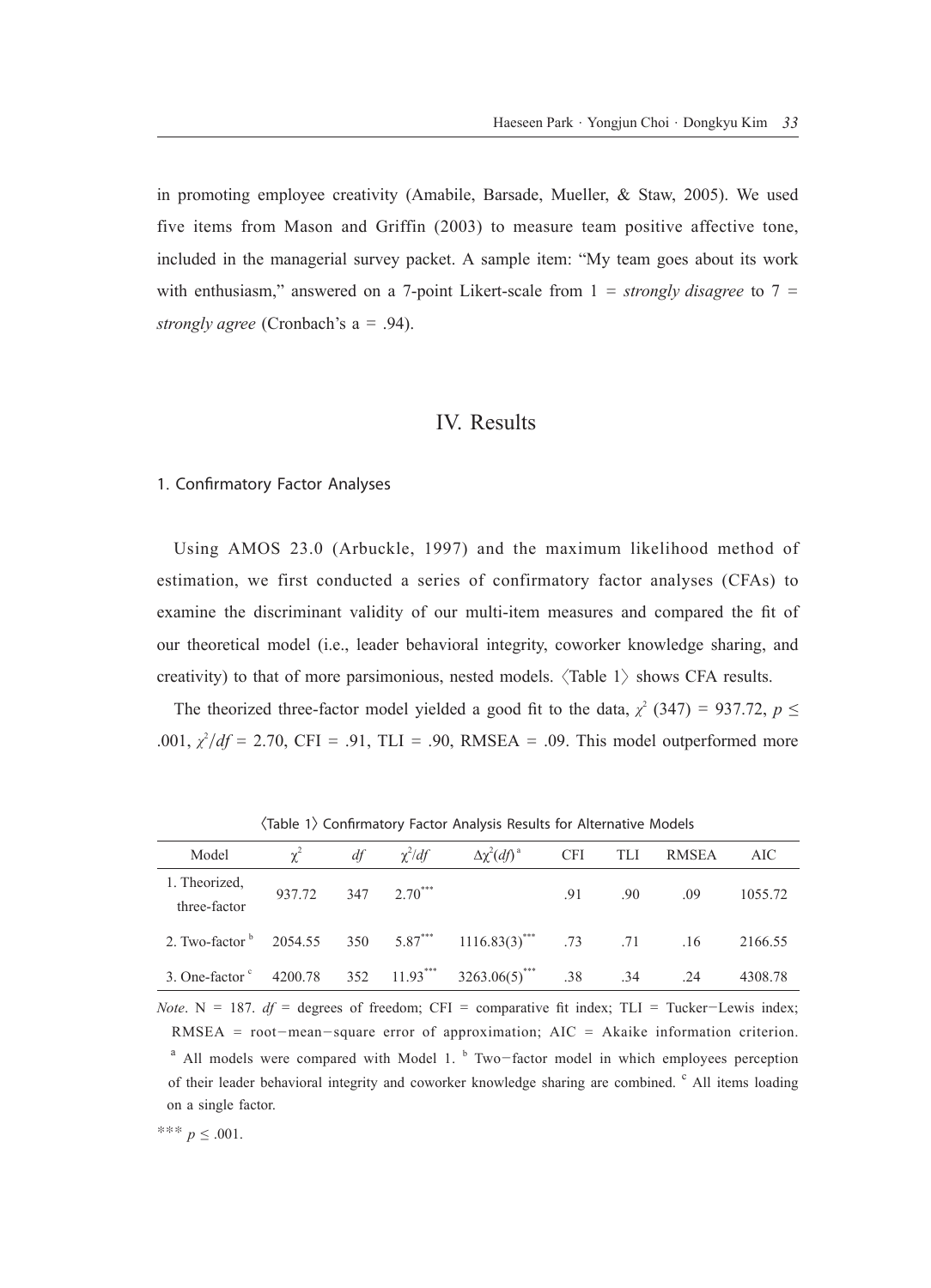parsimonious models such as a two-factor model in which employee ratings of leader behavioral integrity and coworker knowledge sharing were combined  $(\Delta \chi^2[3] = 1116.83)$ ,  $p \leq .001$ ) and a one-factor model ( $\Delta \chi^2$ [5] = 3263.06,  $p \leq .001$ ). Thus, the theorized threefactor model was best, justifying our decision to retain it for subsequent analyses. In this model, standardized loadings of indicators/items on their specified constructs were all significant ( $p \leq .001$ ).

As  $\langle$ Table 2 $\rangle$  shows, we conducted additional CFAs to investigate the discriminant validity of employee-rated measures (i.e., leader behavioral integrity and coworker knowledge sharing) and compared the fit indices. The two-factor model generally yielded good fit indices,  $\chi^2(89) = 380.24$ ,  $p \le 0.001$ ,  $\chi^2/df = 4.27$ , CFI = .92, TLI = .91, RMSEA = .13, which are better than those of the one-factor model  $(\Delta \chi^2[2] = 1111.45,$  $p \leq .001$ ).

<Table 2> Confirmatory Factor Analysis Results for Alternative Models of Employee Ratings

| Model           |        | df | $\chi^2/df$ | $\Delta \chi^2(df)^a$                   | <b>CFI</b> |     | TLI RMSEA | AIC     |
|-----------------|--------|----|-------------|-----------------------------------------|------------|-----|-----------|---------|
| 1. Theorized,   | 380.24 | 89 | $4.27***$   |                                         | .92        | 91  | -13       | 442.24  |
| two-factor      |        |    |             |                                         |            |     |           |         |
| 2. One-factor b |        |    |             | $1491.69$ 91 $16.39***$ $1111.45(2)***$ | .63        | .58 | .29       | 1549.69 |

*Note*. N = 187.  $df =$  degrees of freedom; CFI = comparative fit index; TLI = Tucker-Lewis index; RMSEA = root-mean-square error of approximation; AIC = Akaike information criterion.  $a$ <sup>a</sup> The model was compared with Model 1.  $b$  All items loading on a single factor. \*\*\* *p* ≤ .001.

| Variable                        | M    | SD   |          |          |          | 4        |
|---------------------------------|------|------|----------|----------|----------|----------|
| 1. LMX quality                  | 4.76 | 0.88 |          |          |          |          |
| 2. Team positive affective tone | 4.85 | 1.08 | $.60***$ |          |          |          |
| 3. Leader behavioral integrity  | 4.74 | 1.20 | $.15*$   | $20**$   |          |          |
| 4. Coworker knowledge sharing   | 4.41 | 1.09 | $.18*$   | $21**$   | $.60***$ |          |
| 5. Employee creativity          | 4.37 | 0.97 | $.66***$ | $.60***$ | $14*$    | $.24***$ |

<Table 3> Descriptive Statistics and Zero-Order Correlations

*Note*. N = 187.

\*  $p \leq .05$ . \*\*  $p \leq .01$ . \*\*\*  $p \leq .001$ .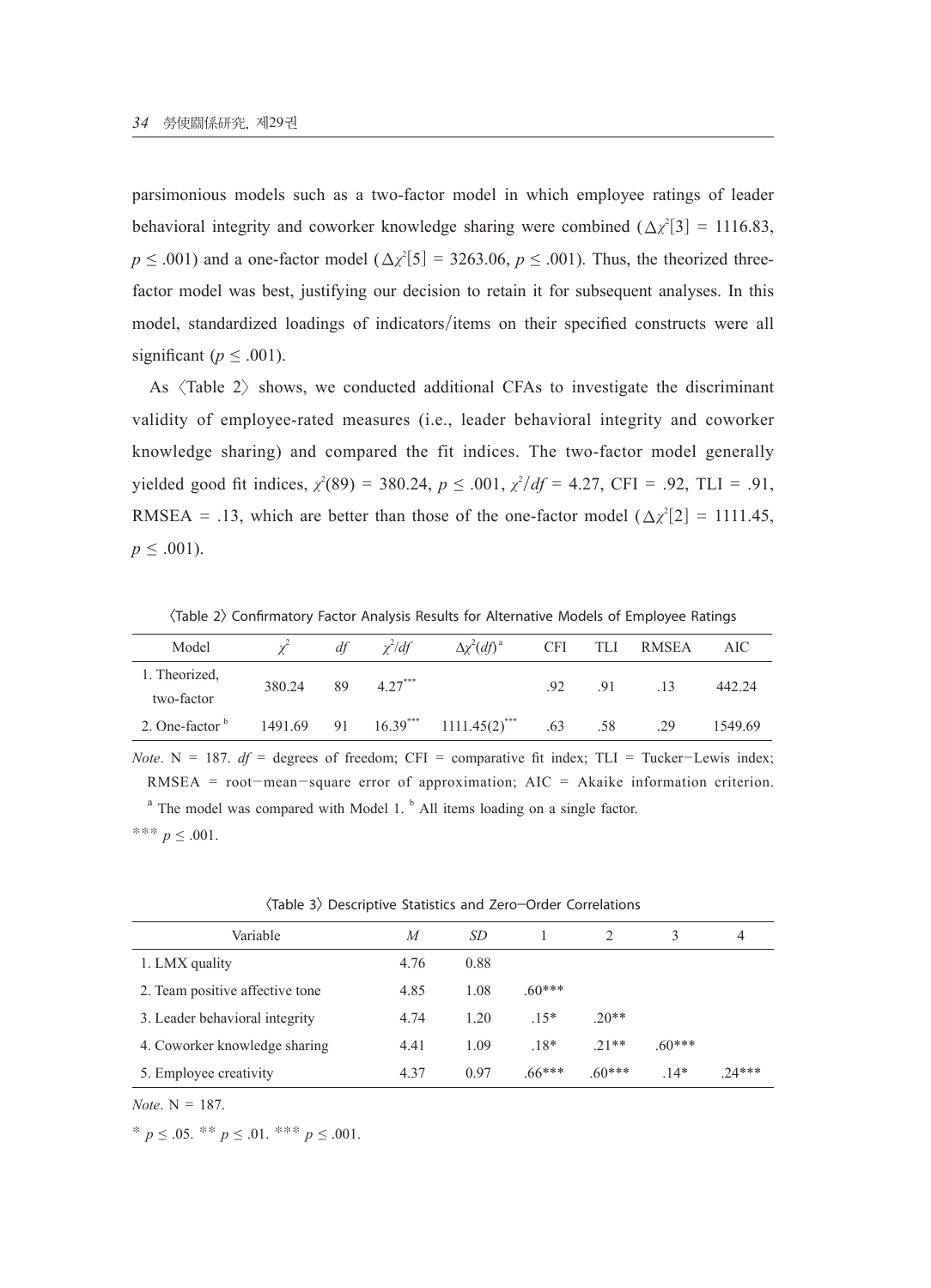#### 2. Hypothesis Testing

 $\langle$ Table 3 $\rangle$  shows descriptive statistics and zero-order correlations of the study variables. As we expected, leader behavioral integrity was positively related to coworker knowledge sharing (r = .60,  $p \leq .001$ ) and employee creativity (r = .14,  $p \leq .05$ ), and coworker knowledge sharing was positively associated with employee creativity ( $r =$ .24,  $p \leq .001$ ).

Because our hypothesis included mediation, we followed Preacher, Rucker, and Hayes' (2007) regression-based approach to calculate the indirect effect of leader behavioral integrity on employee creativity via coworker knowledge sharing. We constructed bias-corrected confidence intervals using bootstrapping procedures. This bootstrapping procedure does not have assumptions about the shape of the sampling distribution of the test statistic. As a result, it is less influenced by sample size and thus may have greater statistical power than ordinary hierarchical regression procedures (Preacher et al., 2007). Specifically, we employed the SPSS macro (PROCESS, model 4) provided on the website *www*.*afhayes*.*com* to draw 10,000 random samples with replacement from the full sample to determine the significance of our hypothesized relationship.

| and Employee Creativity      |                            |                     |  |  |  |  |
|------------------------------|----------------------------|---------------------|--|--|--|--|
| Variable                     | Coworker knowledge sharing | Employee creativity |  |  |  |  |
| LMX quality                  | .05(.09)                   | $.47***$ (.07)      |  |  |  |  |
| Team positive affective tone | .06(.08)                   | $.30***(.06)$       |  |  |  |  |
| Leader behavioral integrity  | $.58***(.05)$              | $-.07(.05)$         |  |  |  |  |
| Coworker knowledge           |                            | $.14*(.06)$         |  |  |  |  |
| sharing                      |                            |                     |  |  |  |  |
| Overall F                    | $36.52***$                 | 47.22***            |  |  |  |  |
| R <sub>2</sub>               | .37                        | .51                 |  |  |  |  |

<Table 4> Standardized Coefficient Estimates Predicting Coworker Knowledge Sharing and Employee Creativity

*Note*. Standard errors are in parentheses.

\*  $p \leq .05$ . \*\*  $p \leq .01$ . \*\*\*  $p \leq .001$ .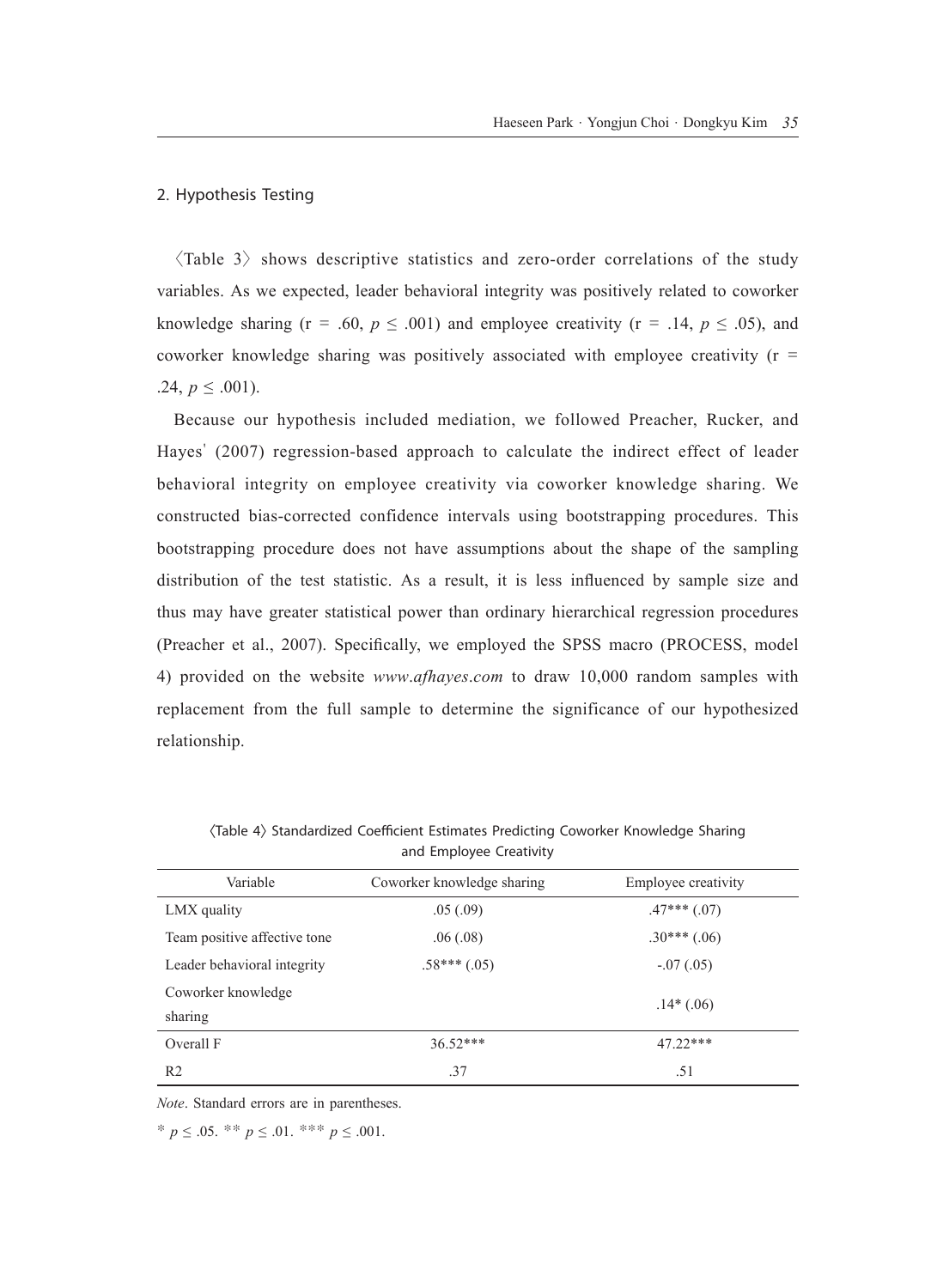|                                                | Effect | SE  | 95% CI          |
|------------------------------------------------|--------|-----|-----------------|
| Direct effect                                  | $-15$  | .05 | $(-.162, .047)$ |
| Indirect effect via coworker knowledge sharing | .06    | .04 | (.002, .155)    |

<Table 5> Direct and Indirect Effects of Leader Behavioral Integrity on Employee Creativity

 $\langle$ Tables 4 and 5 $\rangle$  show the results of PROCESS analysis. We found evidence to support the hypothesis that coworker knowledge sharing mediates the positive relationship between leader behavioral integrity and employee creativity. Leader behavioral integrity had a positive and statistically significant indirect effect on employee creativity via coworker knowledge sharing (indirect effect = .06,  $SE = .04$ , bootstrap 95% confidence interval  $\text{[CI]} = [.002, .155]$ . Interestingly, the CI of direct effect of leader behavioral integrity included zero (CI =  $[-.162, .047]$ ), meaning that the direct effect was statistically meaningless and coworker knowledge sharing was the important mechanism behind the behavioral integrity effect. These results provide strong support for our hypothesis.

Our sample employees rated their leaders' behavioral integrity and coworkers' knowledge sharing simultaneously, so common-method bias may have influenced the leader behavioral integrity–coworker knowledge sharing relationship (Podsakoff, MacKenzie, Lee, & Podsakoff, 2003). To explore this possibility, we asked the managers in the managerial survey to assess focal employees' level of knowledge sharing using the scale from Srivastava et al. (2006), and checked the relationship between employeerated leader behavioral integrity and manager-rated employee knowledge sharing. The regression result suggested a positive and significant relationship ( $\beta$  = .14, SE = .06,  $p \le$ .05), as we expected.

## V. Discussion

In this study, we examine the influence of leader behavioral integrity on employee creativity and the mediating role of coworker knowledge sharing in the relationship.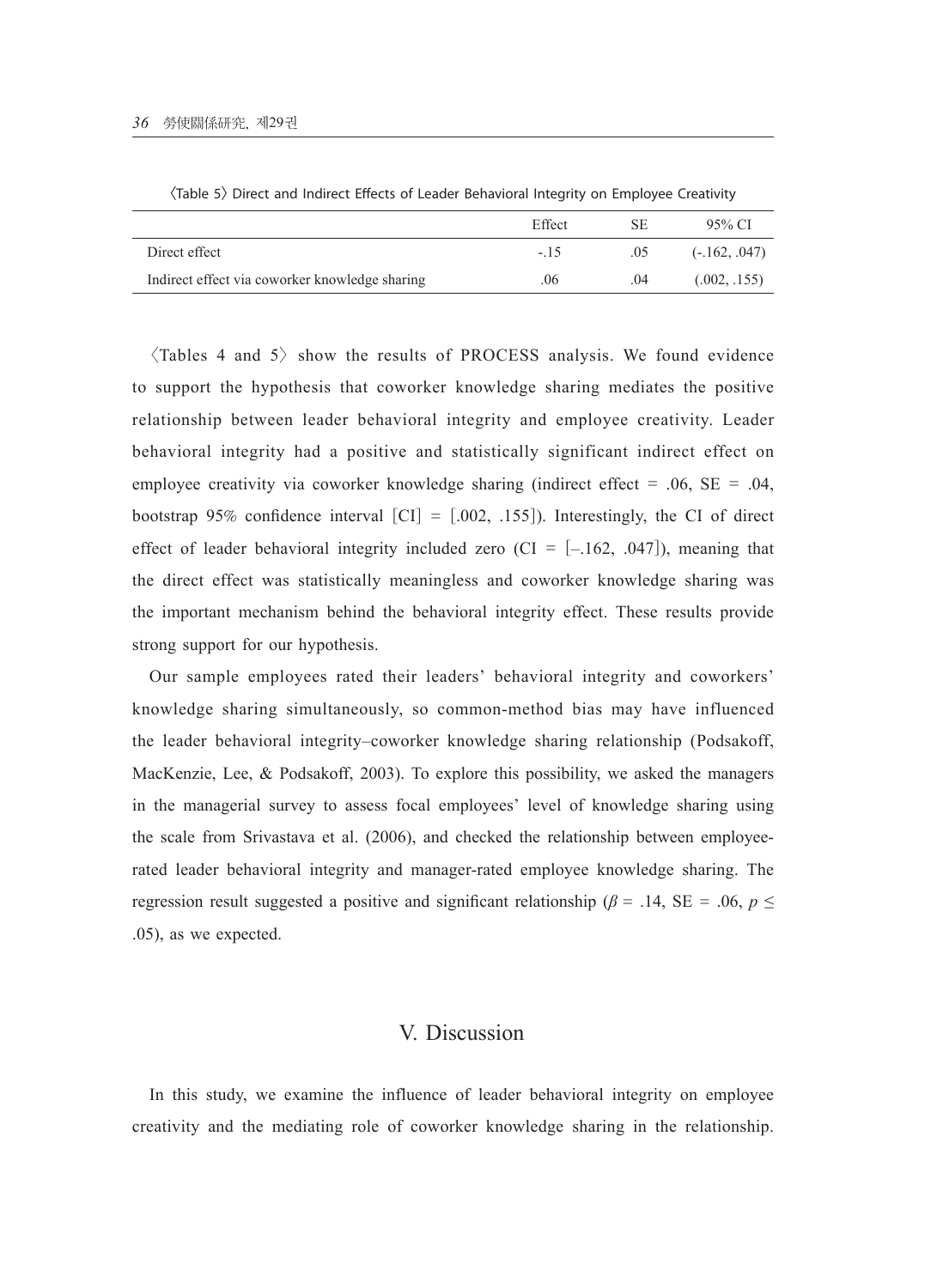We argue that leader behavioral integrity motivates coworkers to share knowledge, which in turn provides relevant cognitive resources and motivation for employees to engage in creative processes. Multisource survey data collected in South Korea support this argument and demonstrate that coworker knowledge sharing mediates the positive relationship between leader behavioral integrity and employee creativity.

#### 1. Theoretical Implications

We make several contributions to research on behavioral integrity and employee creativity. First, we extend behavioral integrity research by introducing knowledge sharing and creativity as its direct and indirect workplace outcomes. Although prior research has established that behavioral integrity positively impacts traditional employee attitudes and behaviors, including job satisfaction, organizational commitment, citizenship behaviors, and performance (Palanski & Yammarino, 2011; Simons, 2009; Simons et al., 2007, 2015), questions remain as to whether leader behavioral integrity also improves employee creativity (Palanski & Vogelgesang, 2011). Building on Palanski and Vogelgesang's (2011) scenario-based laboratory study showing a positive link between leader behavioral integrity and followers' intentions to think creatively, our study demonstrated the behavioral integrity–creativity relationship in a field setting measuring employees' actual creativity, rated by their leaders, as well as employeerated leaders' behavioral integrity.

We also contribute to the creativity literature by identifying behavioral integrity as a critical leader characteristic influencing employee creativity through coworker knowledge sharing. Transformational leadership has been shown to increase employee creativity (e.g., Gong, Huang, & Farh, 2009; Gumusluoglu & Ilsev, 2009; Shin & Zhou, 2003), but the main argument is that transformational leadership intrinsically motivates followers to challenge the status quo regarding current work methods (Shin & Zhou, 2003). Transformational leadership theory, meanwhile, acknowledges the importance of behavioral integrity as a critical element for building employee trust and commitment, which are vital for successful creative performance (Simons, 1999). Hence, we extend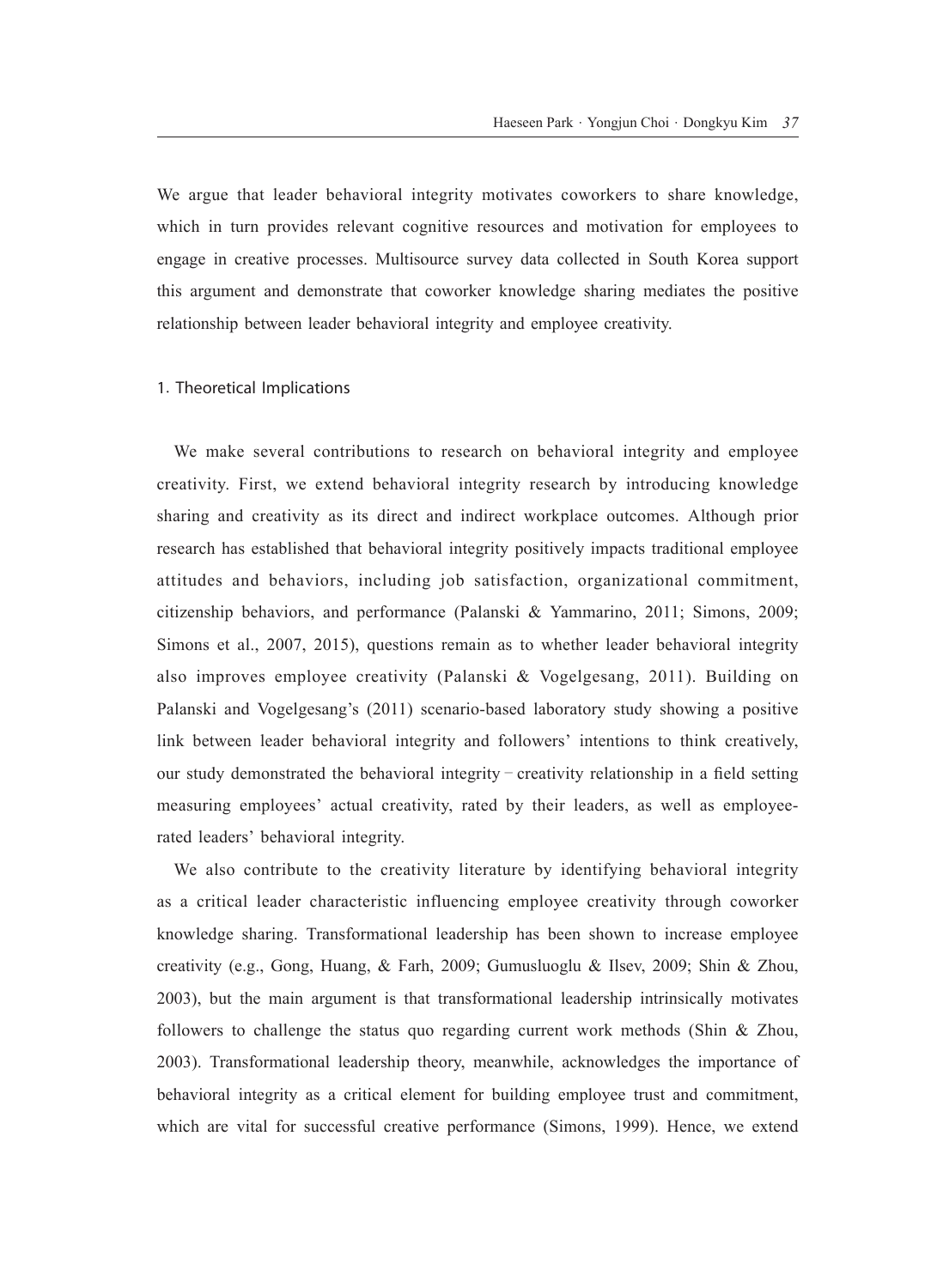the research by highlighting the importance of leader behavioral integrity as an ascribed leadership characteristic for fostering employee creativity.

Furthermore, we suggest that a new approach for studying the leadership–creativity link is to explore nontraditional leader characteristics and behaviors. Although prior studies examined the role of leader characteristics or behaviors in fostering employee creativity (Tierney, 2008), less attention has been paid to leaders' ascribed traits or behavioral patterns. Our results imply that perhaps how others *view* the leader is more important than actual leader characteristics. Also, leaders' behavioral *patterns* may be as important as their types of behaviors. We encourage further research into these new directions to better understand the leadership–creativity relationship.

Finally, our results highlight that both leaders and coworkers significantly influence how extensively employees will show creative behaviors. That is, by examining leader behavioral integrity and coworker knowledge sharing concurrently, we provide a more comprehensive view of two social contexts (i.e., leaders and coworkers) affecting employee creativity. Although we know that social contexts are critical in promoting employee creativity (e.g., Shalley, Zhou, & Oldham, 2004), few studies have examined the roles of leaders and coworkers simultaneously. Accordingly, we are less certain about how different social contexts are interrelated, which is important in building consistent creativity-promoting social contexts. Exploring the mechanism of leadership effects on employee creativity may also answer calls for advancing leadership–creativity research (Tierney, 2008). In this study, we take an important step in examining how leaders' behavioral integrity influences coworker behaviors that then impact employee creativity. Future research will benefit by further exploring organization-level factors, such as the alignment between senior leader and front-line leader support or senior leadership changes, that influence consistent social contexts for creativity and the leadership– creativity relationship.

#### 2. Study Limitations and Future Research Directions

We acknowledge that a few limitations in our study design should be considered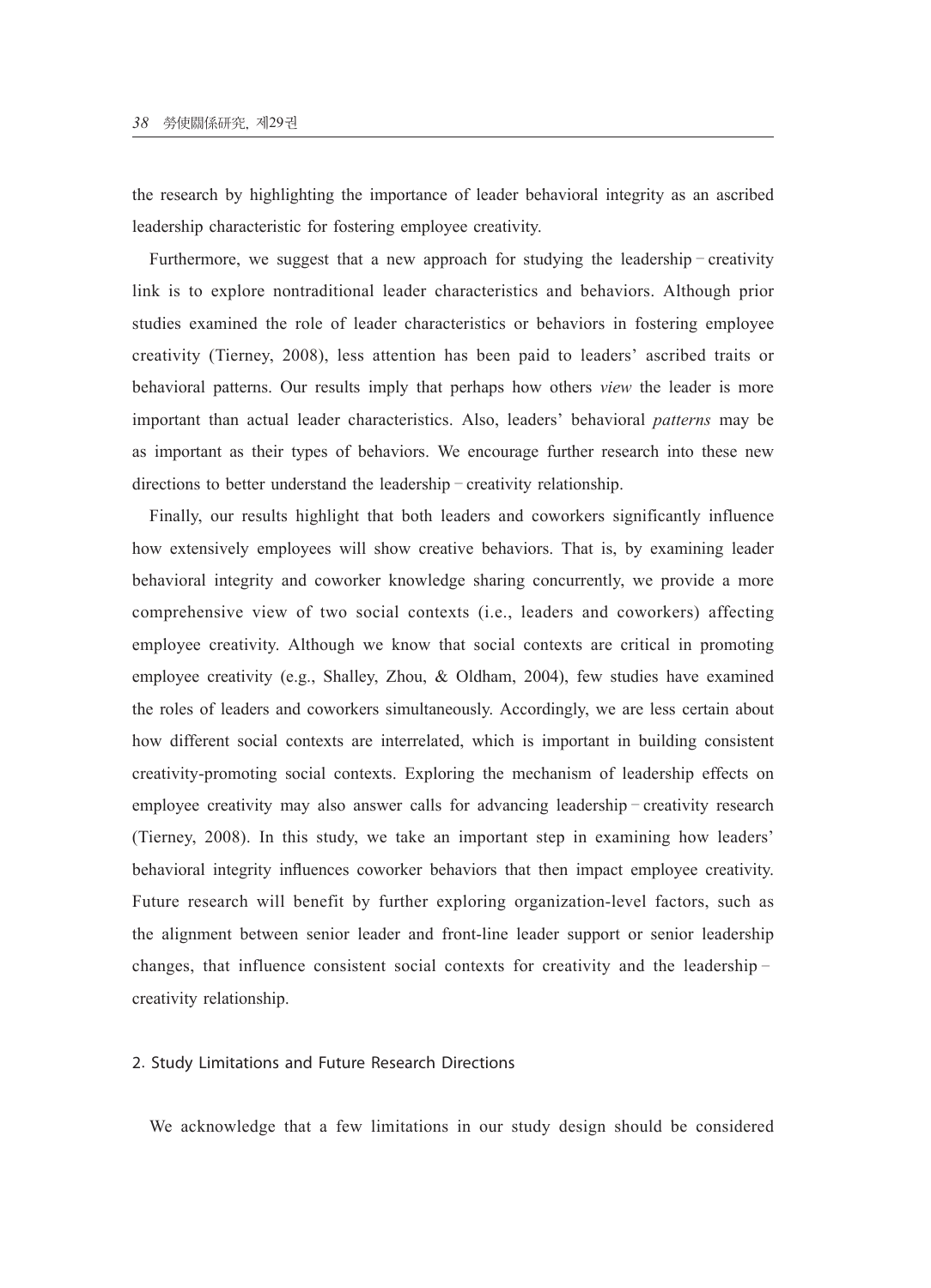when interpreting our findings. First, although we secured data from multiple sources, our design was cross-sectional; therefore, causality is inconclusive. In addition, our results may have limited generalizability given that our sample comprised employees and managers in South Korea. It would be intriguing to learn how different followers attribute leaders' word–deed misalignments in specific cultural contexts and when followers and leaders are from different cultures. Given that employees are increasingly working across national boundaries, the research would address growing needs to better understand how to lead culturally diverse groups.

However, our use of a South Korean sample could also be a contribution because most creativity research published in academic journals used western samples, while a few used Chinese samples. For instance, a recent meta-analytic study on the motivational mechanisms of employee creativity showed that only 4 of 191 samples were Korean (Liu, Jiang, Shalley, Keem, & Zhou, 2016). The meta-analysis also showed that cultural differences regarding individualism versus collectivism can affect the relationship between intrinsic motivation and employee creativity. Given that cross-cultural creativity investigations are still relatively scarce and that disparities in national cultures may change the effects of creativity predictors (Anderson et al., 2014), we believe this study could help creativity research accumulate empirical evidence from a non-western and non-Chinese context.

#### 3. Practical Implications

Organizations are always seeking ways to foster employee creativity (Hirst, van Dick, & van Knippenberg, 2009; Oldham, 2003). So far we know that work environments must support risk taking and diverse idea generation (Shalley et al., 2004). Our results indicate two ways for leaders to build creativity-promoting social contexts. First, leaders' word-deed alignment (i.e., behavioral integrity) emerges as a critical factor along with leadership styles such as transformational leadership (e.g., Shin & Zhou, 2003). In other words, the pattern of leader behaviors, in addition to the type of leader behaviors, matters to energize employee creativity, and leaders must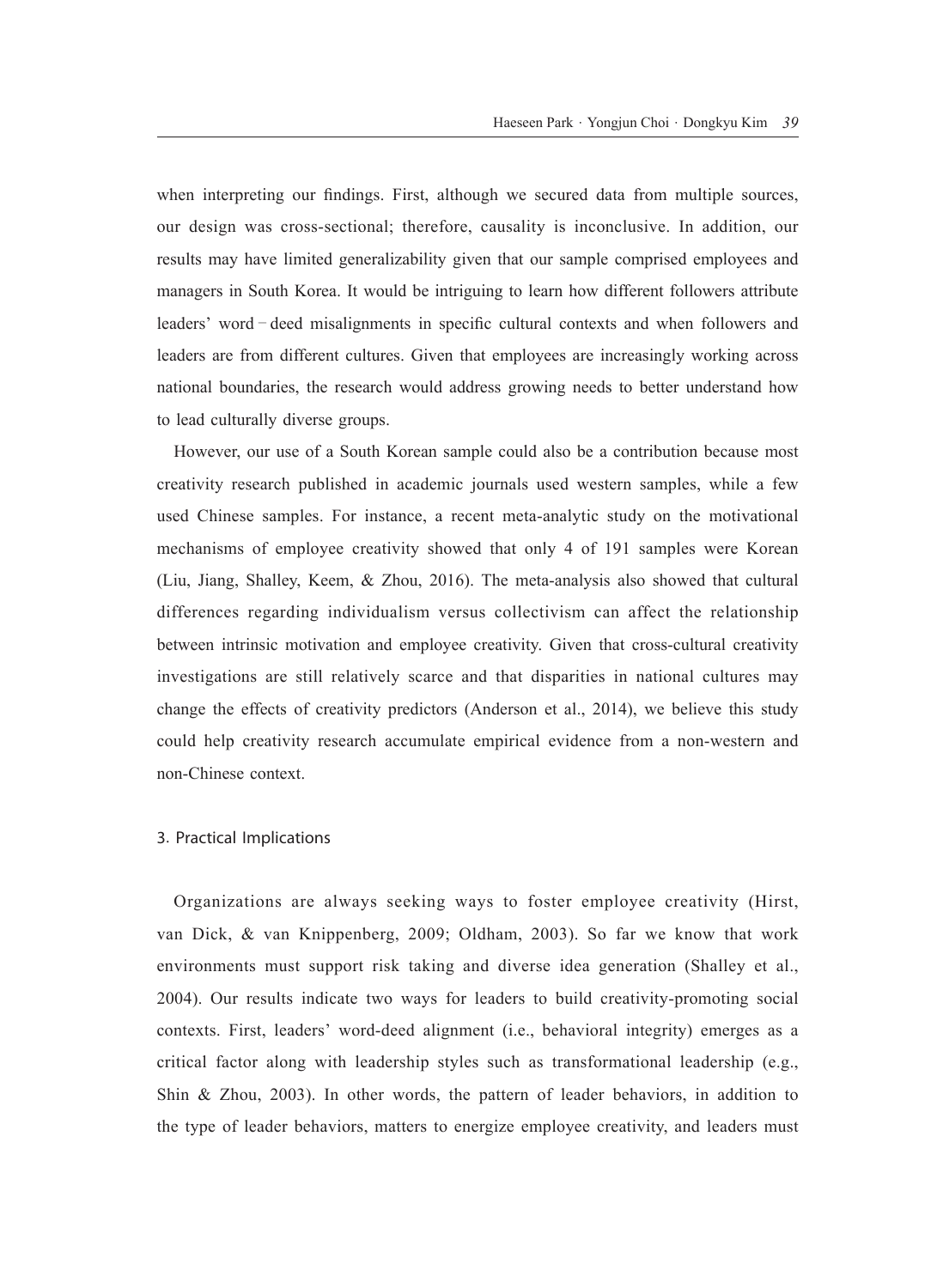send consistent social cues. They should align their behavior with their messages so that employees will trust them and, consequently, feel psychologically safe to engage in creative processes.

Second, our results show that leaders who want to stimulate employee creativity should encourage coworkers to share knowledge. Both leaders and coworkers affect employee behaviors and attitudes (e.g., Chiaburu & Harrison, 2008). We show that social cues implying supportive climate for creativity include employees' perceptions about their leaders' behavioral integrity and the extent to which coworkers share their knowledge. That is, to provide a consistent work environment that supports employee creativity, leaders should align their words and deeds and encourage knowledge sharing.

#### 4. Conclusion

Our study demonstrates that employees' perception of the alignment between their leader's words and deeds (i.e., leader behavioral integrity) is an important source of employee creativity. In addition, we show that coworkers' knowledge sharing behaviors play a critical mediating role in the leader behavioral integrity–employee creativity link. These results together highlight the importance of social context in energizing employee creativity, with an emphasis on the role of leaders. We encourage future research to build on these results to enrich our understanding of the leadership– creativity relationship.

## References

- Ajzen, I., & Madden, T. J. (1986). Prediction of goal-directed behavior: Attitudes, intentions, and perceived behavioral control. *Journal of Experimental Social Psychology*, 22, 453-474.
- Amabile, T. M. (1988). A model of creativity and innovation in organizations. *Research in Organizational Behavior*, 10, 123-167.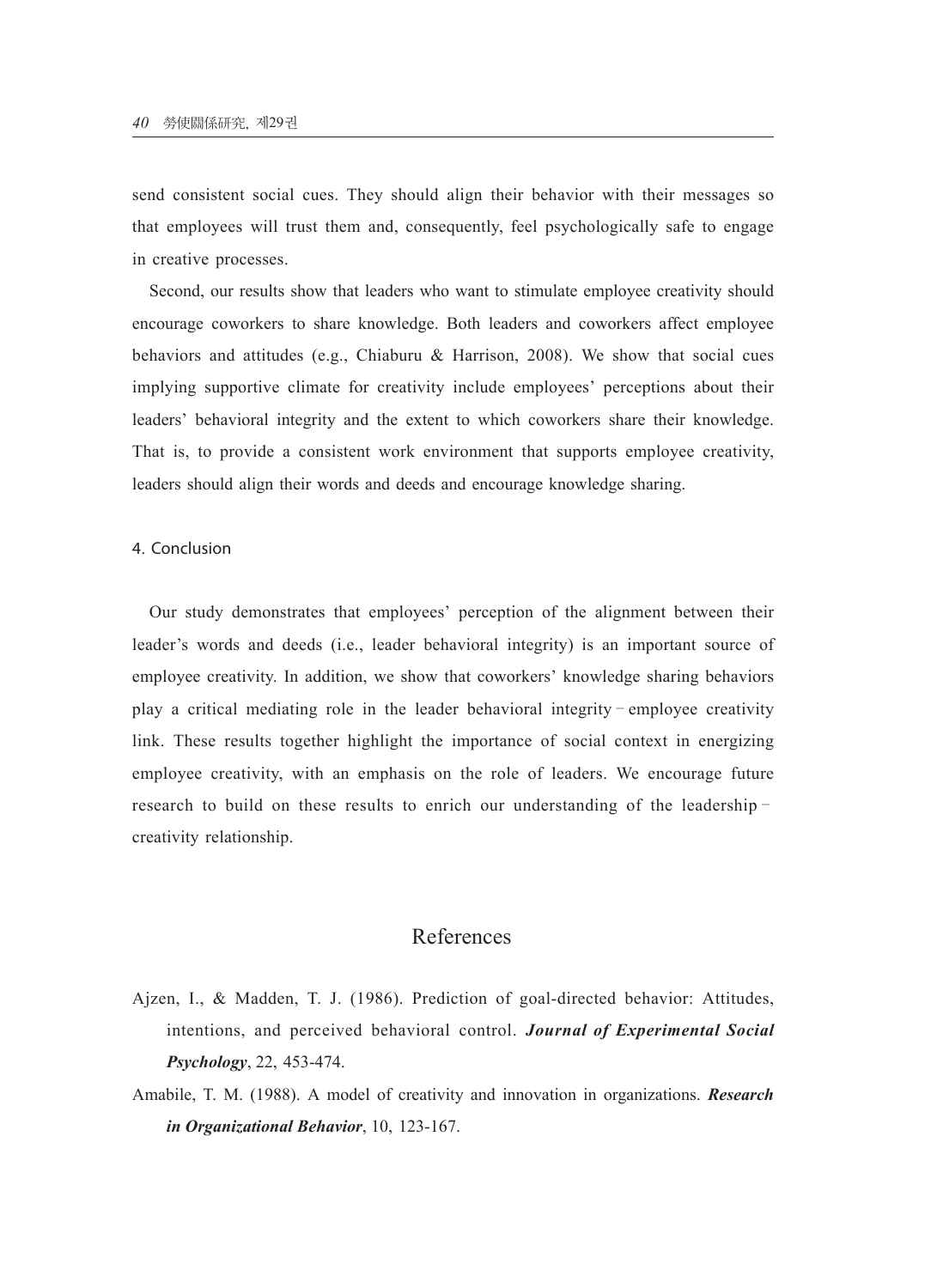- Amabile, T. M., Barsade, S. G., Mueller, J. S., & Staw, B. M. (2005). Affect and creativity at work. *Administrative Science Quarterly*, 50, 367-403.
- Amabile, T. M., Schatzel, E. A., Moneta, G. B., & Kramer, S. J. (2004). Leader behaviors and the work environment for creativity: Perceived leader support. *Leadership Quarterly*, 15, 5-32.
- Anderson, N. R., Potocnik, K., & Zhou, J. (2014). Innovation and creativity in organizations: A state-of-the-science review, prospective commentary, and guiding framework. *Journal of Management*, 40, 1297-1333.
- Anderson, N. R., & West, M. A. (1998). Measuring climate for work group innovation: development and validation of the team climate inventory. *Journal of Organizational Behavior*, 19, 235-258.
- Arbuckle, J. L. (1997). *Amos users*' *guide*. Chicago: Small Waters Corporation.
- Argote, L. (1999). *Organizational learning*: *Creating*, *retaining*, *and transferring knowledge*. Boston: Kluwer Academic.
- Argyris, C. (1990). *Overcoming organizational defenses*. Boston, MA: Allyn and Bacon.
- Bowen, D. E., & Ostroff, C. (2004). Understanding HRM–firm performance linkages: The role of the "strength" of the HRM system. *Academy of Management Review*, 29, 203-221.
- Brislin, R. W. (1980). Translation and content analysis of oral and written material. In H. C. Triandis, & J. W. Berry (Eds.), *Handbook of cross*-*cultural psychology* (pp. 389- 444). Boston: Allyn & Bacon.
- Brown, V., Tumeo, M., Larey, T. S., & Paulus, P. B. (1998). Modeling cognitive interactions during group brainstorming. *Small Group Research*, 29, 495-526.
- Chiaburu, D. S., & Harrison, D. A. (2008). Do coworkers make the place? Conceptual synthesis and meta-analysis of lateral social influences in organizations. *Journal of Applied Psychology*, 93, 1082-1103.
- Edmondson, A. (1999). Psychological safety and learning behavior in work teams. *Administrative Science Quarterly*, 44, 350-383.
- Fishbein, M., & Ajzen, I. (1975). *Belief*, *attitude*, *intention*, *and behavior*: *An introduction to theory and research*. Reading, MA: Addison-Wesley.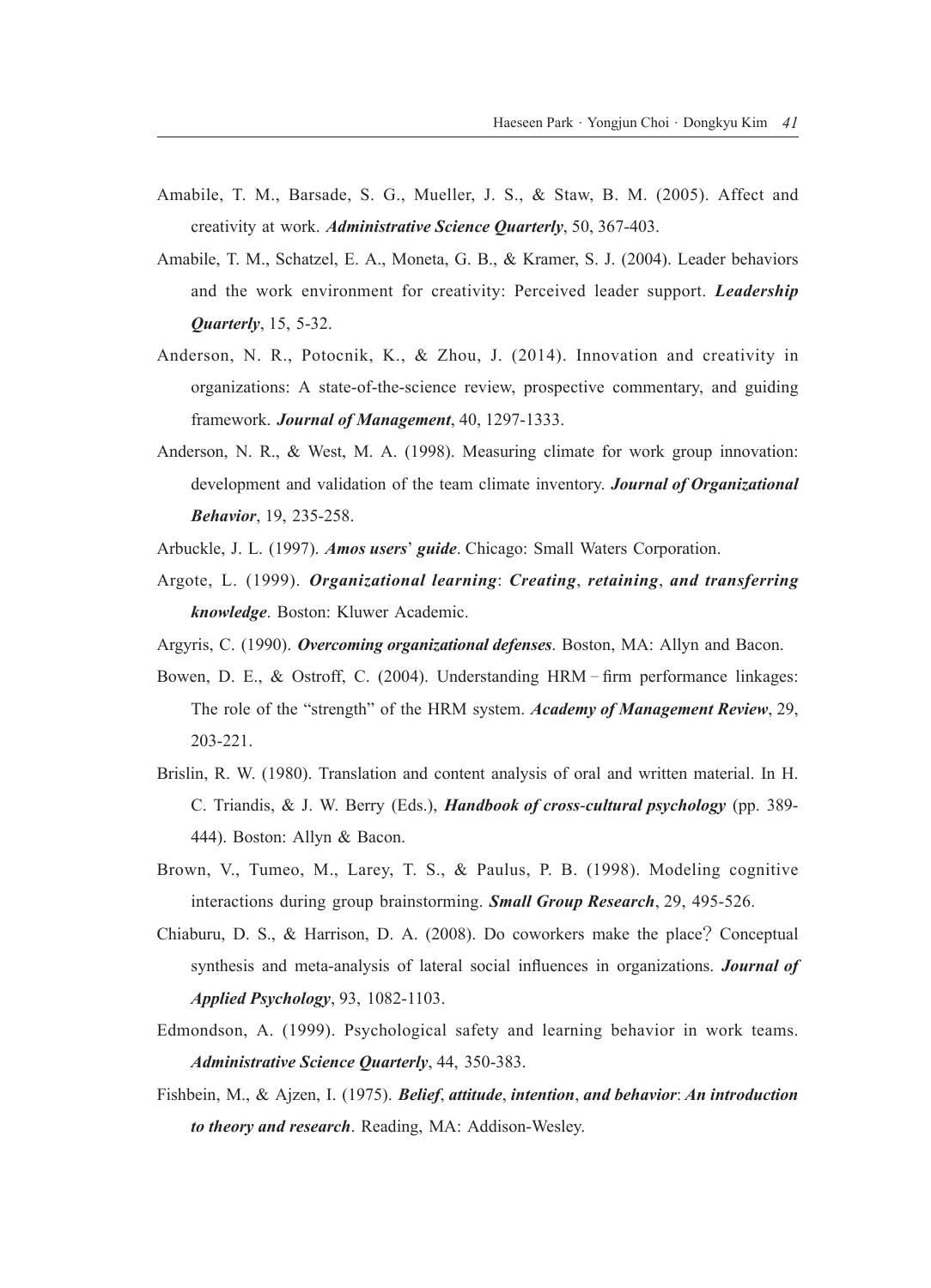- George, J. M., & Zhou, J. (2001). When openness to experience and conscientiousness are related to creative behavior: An interactional approach. *Journal of Applied Psychology*, 86, 513-524.
- Gibson, F. W., Fiedler, F. E., & Barrett, K. M. (1993). Stress, babble, and the utilization of the leader's intellectual ability. *Leadership Quarterly*, 4, 189-208.
- Gilson, L. L. (2008). Why be creative: A review of the practical outcomes associated with creativity at the individual, group, and organizational levels. In J. Zhou & C. E. Shalley (Eds.), *Handbook of organizational creativity* (pp. 303-322). New York: Taylor and Francis.
- Gong, Y., Huang, J. C., & Farh, J. L. (2009). Employee learning orientation, transformational leadership, and employee creativity: The mediating role of employee creative self-efficacy. *Academy of Management Journal*, 52, 765-778.
- Gumusluoglu, L., & Ilsev, A. (2009). Transformational leadership, creativity, and organizational innovation. *Journal of Business Research*, 62, 461-473.
- Halbesleben, J. R. B., Leroy, H. L., Dierynck, B., Simons, T., Savage, G. T., McCauhey, D., & Leon, M. R. (2013). Living up to safety values in health care: The effect of leader behavioral integrity on occupational safety. *Journal of Occupational Health Psychology*, 18, 395-405.
- Hirst, G., Van Dick, R., & Van Knippenberg, D. (2009). A social identity perspective on leadership and employee creativity. *Journal of Organizational Behavior*, 30, 963-982.
- Kankanhalli, A., Tan, B. C., & Wei, K. K. (2005). Contributing knowledge to electronic knowledge repositories: An empirical investigation. *MIS Quarterly*, 29, 113-143.
- Kerr, S. (1975). On the folly of rewarding A, while hoping for B. *Academy of Management Journal*, 18, 769-783.
- Kim, S. L., Kim, M., & Yun, S. (2015). Knowledge sharing, abusive supervision, and support: A social exchange perspective. *Group* & *Organization Management*, 40, 599-624.
- Kim, S. L., Lee, S., Park, E., & Yun, S. (2015). Knowledge sharing, work–family conflict and supervisor support: investigating a three-way effect. *International Journal of Human Resource Management*, 26, 2434-2452.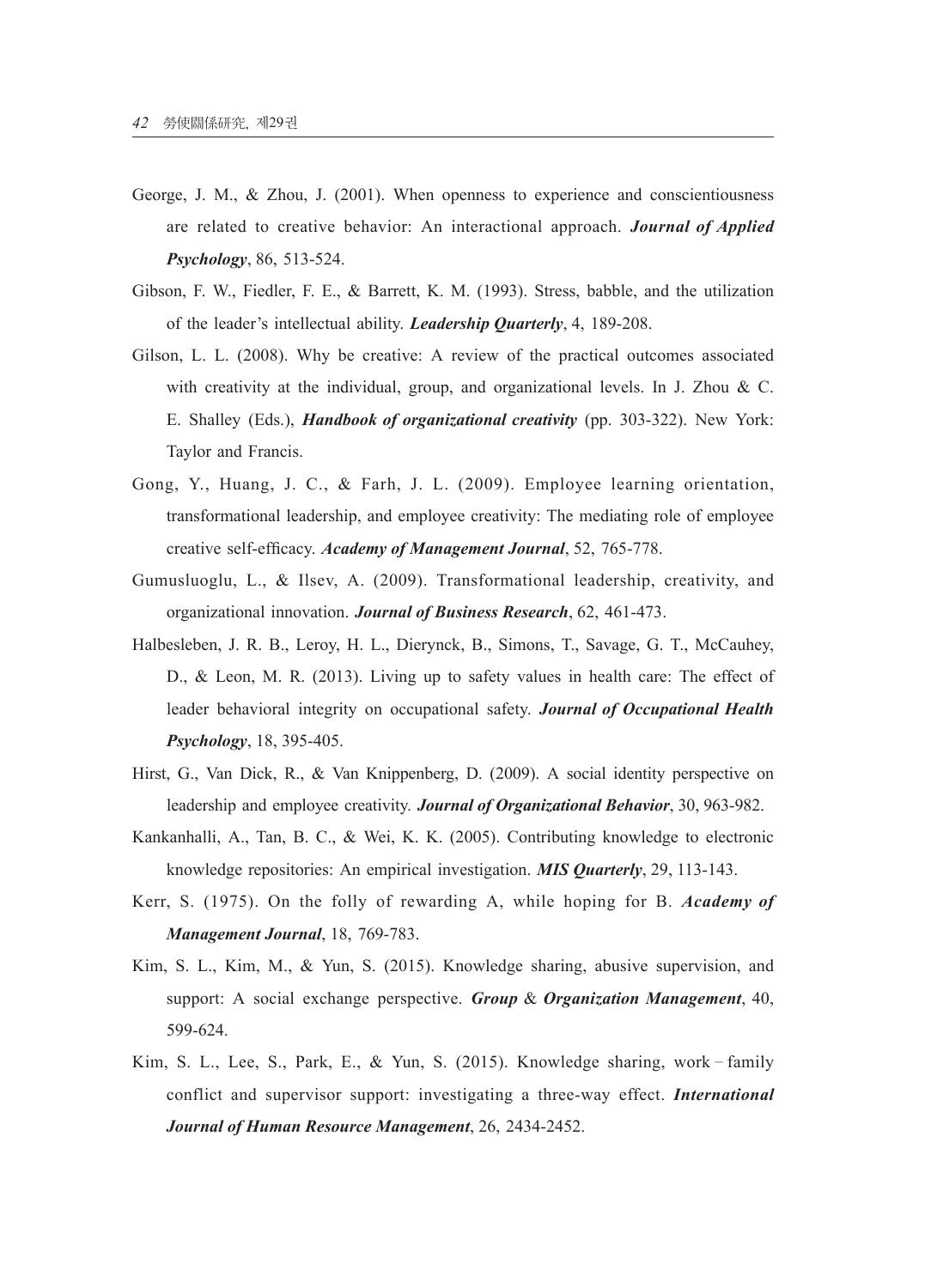- Kim, S., L., & Yun, S. (2015). The effect of coworker knowledge sharing on performance and its boundary conditions: An interactional perspective. *Journal of Applied Psychology*, 100, 575-582.
- Lee, S., Kim, S. L., & Yun, S. (2018). A moderated mediation model of the relationship between abusive supervision and knowledge sharing, *Leadership Quarterly*, 29, 403-413.
- Lee, S., Yun, S., & Srivastava, A. (2013). Evidence for a curvilinear relationship between abusive supervision and creativity in South Korea. *Leadership Quarterly*, 24, 724-731.
- Leroy, H. L., Dierynck, B., Anseel, F., Simons, T., Halbesleben, J., McCaughey, D., Savage, G., & Sels, L. (2012). Behavioral integrity for safety, priority of safety, psychological safety, and patient safety: A team-level study. *Journal of Applied Psychology*, 97, 1273-1281.
- Liu, D., Jiang, K., Shalley, C. E., Keem, S., & Zhou, J. (2016). Motivational mechanisms of employee creativity: A meta-analytic examination and theoretical extension of the creativity literature. *Organizational Behavior and Human Decision Processes*, 137, 236-263.
- Mainemelis, C. (2001). When the muse takes it all: A model for the experience of timelessness in organizations. *Academy of Management Review*, 26, 548-565.
- Mason, C., & Griffin, M. (2003). Group absenteeism and positive affective tone: a longitudinal study. *Journal of Organizational Behavior*, 24, 667-687.
- Mumford, M. D. (2000). Managing creative people: Strategies and tactics for innovation. *Human Resource Management Review*, 10, 313-351.
- Mumford, M. D., & Gustafson, S. B. (1988). Creativity syndrome: Integration, application, and innovation. *Psychological Bulletin*, 103, 27-43.
- Mumford, M. D., Scott, G. M., Gaddis, B., & Strange, J. M. (2002). Leading creative people: Orchestrating expertise and relationships. *Leadership Quarterly*, 13, 705-750.
- Oldham, G. R., & Cummings, A. (1996). Employee creativity: Personal and contextual factors at work. *Academy of Management Journal*, 39, 607-634.
- Palanski, M. E., & Vogelgesang, G. R. (2011). Virtuous creativity: The effects of leader behavioral integrity on follower creative thinking and risk taking. *Canadian journal of Administrative Sciences*, 28, 259-269.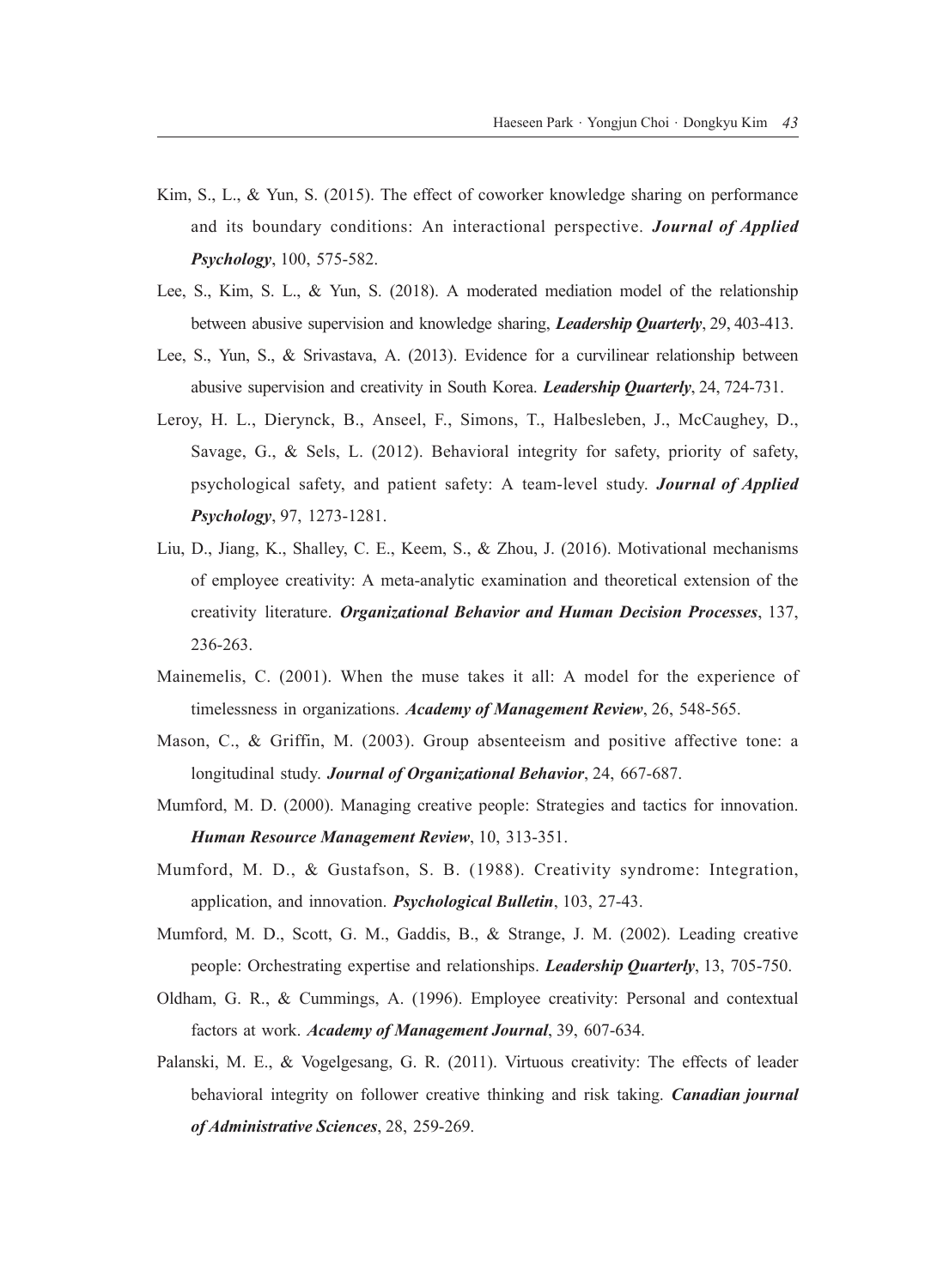- Palanski, M. E., & Yammarino, F. J. (2011). Impact of behavioral integrity on follower job performance: A three-study examination. *Leadership Quarterly*, 22, 765-786.
- Podsakoff, P. M., MacKenzie, S. B., Lee, J. –Y., & Podsakoff, N. P. (2003). Common method biases in behavioral research: A critical review of the literature and recommended remedies. *Journal of Applied Psychology*, 88, 879-903.
- Preacher, K. J., Rucker, D. D., & Hayes, A. F. (2007). Addressing moderated mediation hypotheses: Theory, methods, and prescriptions. *Multivariate Behavioral Research*, 42, 185-227.
- Scandura, T. A., & Graen, G. B. (1984). Moderating effects of initial leader-member exchange status on the effects of a leadership intervention. *Journal of Applied Psychology*, 69, 428-438.
- Schneider, B. (1987). The people make the place. *Personnel Psychology*, 40, 437-453.
- Shalley, C. E. (1991). Effects of productivity goals, creativity goals, and personal discretion on individual creativity. *Journal of Applied Psychology*, 76, 179-185.
- Shalley, C. E., & Gilson, L. L. (2004). What leaders need to know: A review of social and contextual factors that can foster or hinder creativity. *Leadership Quarterly*, 15, 33-53.
- Shalley, C. E., Zhou, J., & Oldham, G. R. (2004). The effects of personal and contextual characteristics on creativity: Where should we go from here?. *Journal of Management*, 30, 933-958.
- Shin, S. J., Kim, T. Y., Lee, J. Y., & Bian, L. (2012). Cognitive team diversity and individual team member creativity: A cross-level interaction. *Academy of Management Journal*, 55, 197-212.
- Shin, S. J., & Zhou, J. (2003). Transformational leadership, conservation, and creativity: Evidence from Korea. *Academy of Management Journal*, 46, 703-714.
- Simons, T. (1999). Behavioral integrity as a critical ingredient for transformational leadership. *Journal of Organizational Change Management*, 12, 89-104.
- Simons, T. (2002). Behavioral integrity: The perceived alignment between managers' words and deeds as a research focus. *Organization Science*, 13, 18-35.
- Simons, T. (2009). The Integrity Dividend and "Doing Good". In J. Friedland (Ed), *Doing Well and Good*: *The Human Face of the New Capitalism* (pp. 151-166).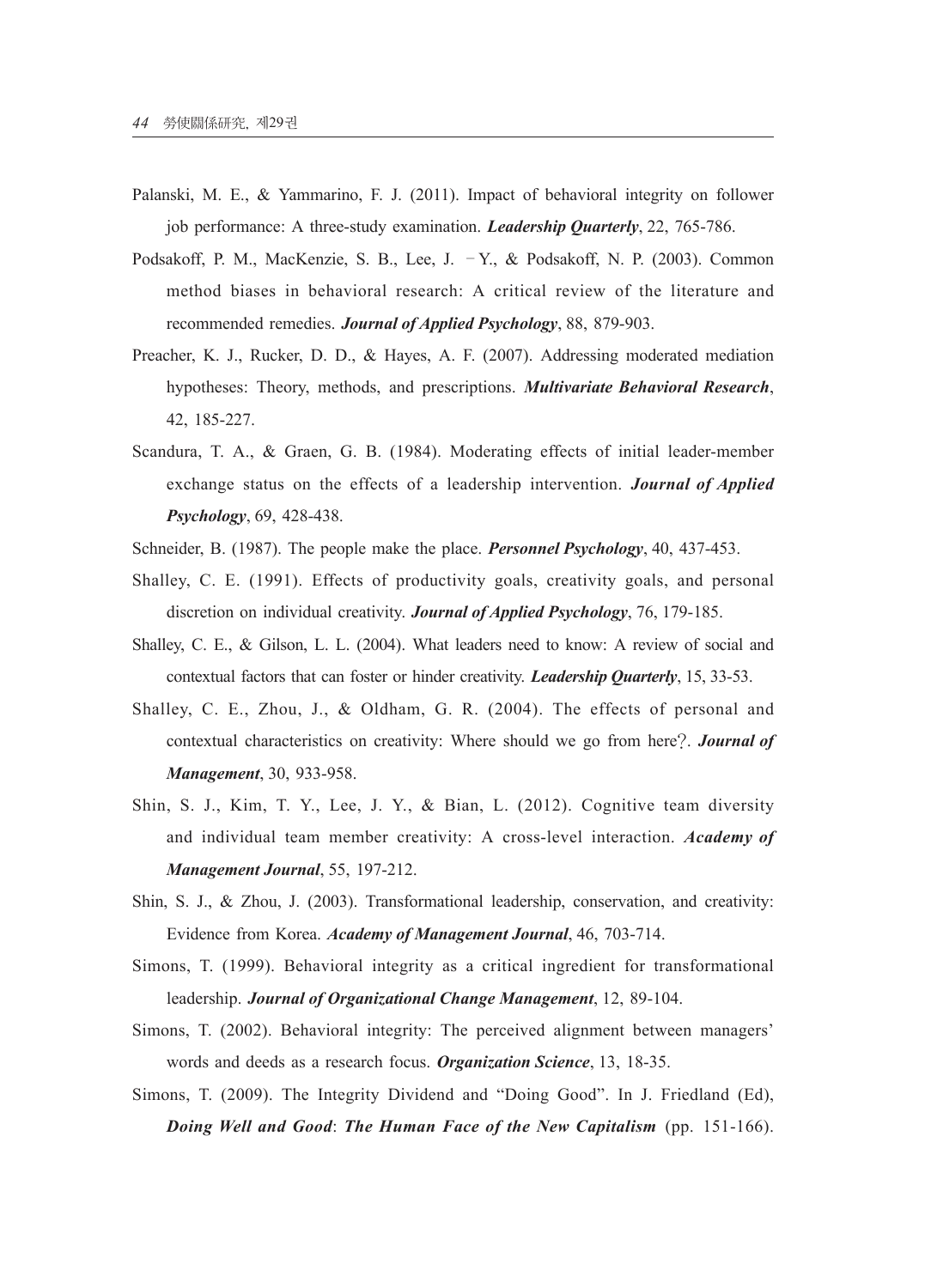Charlotte, NC: Information Age Publishing.

- Simons, T., Friedman, R., Liu, L. A., & Parks, J. M. (2007). Racial differences in sensitivity to behavioral integrity: Attitudinal consequences, in-group effects, and "trickle down" among black and non-black employees. *Journal of Applied Psychology*, 92, 650-665.
- Simons, T., Leroy, H., Collewaert, V., & Masschelein, S. (2015). How leader alignment of words and deeds affect followers: A meta-analysis of behavioral integrity research. *Journal of Business Ethics*, 132, 831-844.
- Simons, T. L., Tomlinson, E. C., & Leroy, H. (2012). Research on behavioral integrity: A promising construct for positive organizational scholarship. In K. S. Cameron & G. M. Spreitzer (Eds), *Handbook of Positive Organizational Scholarship* (pp. 325-340). Oxford, UK: Oxford University Press.
- Srivastava, A., Bartol, K. M., & Locke, E. A. (2006). Empowering leadership in management teams: Effects of knowledge sharing, efficacy, and performance. *Academy of Management Journal*, 49, 1239-1251.
- Tierney, P. (2008). Leadership and employee creativity. In J. Zhou & C. E. Shalley (Eds.), *Handbook of organizational creativity* (pp. 95-123). New York: Taylor and Francis.
- Tierney, P., Farmer, S. M., & Graen, G. B. (1999). An examination of leadership and employee creativity: The relevance of traits and relationships. *Personnel Psychology*, 52, 591-620.
- Wang, S., & Noe, R. A. (2010). Knowledge sharing: A review and directions for future research. *Human Resource Management Review*, 20, 115-131.
- Way, S. A., Simons, T., Leroy, H. L., & Tuleja, E. A. (2016). What is in it for me? Middle manager behavioral integrity and performance. *Journal of Business Ethics*, doi:10.1007/s10551-016-3204-9.
- Woodman, R. W., Sawyer, J. E., & Griffin, R. W. (1993). Toward a theory of organizational creativity. *Academy of Management Review*, 18, 293-321.
- Zhang, X., & Bartol, K. M. (2010). Linking empowering leadership and employee creativity: The influence of psychological empowerment, intrinsic motivation, and creative process engagement. *Academy of Management Journal*, 53, 107-128.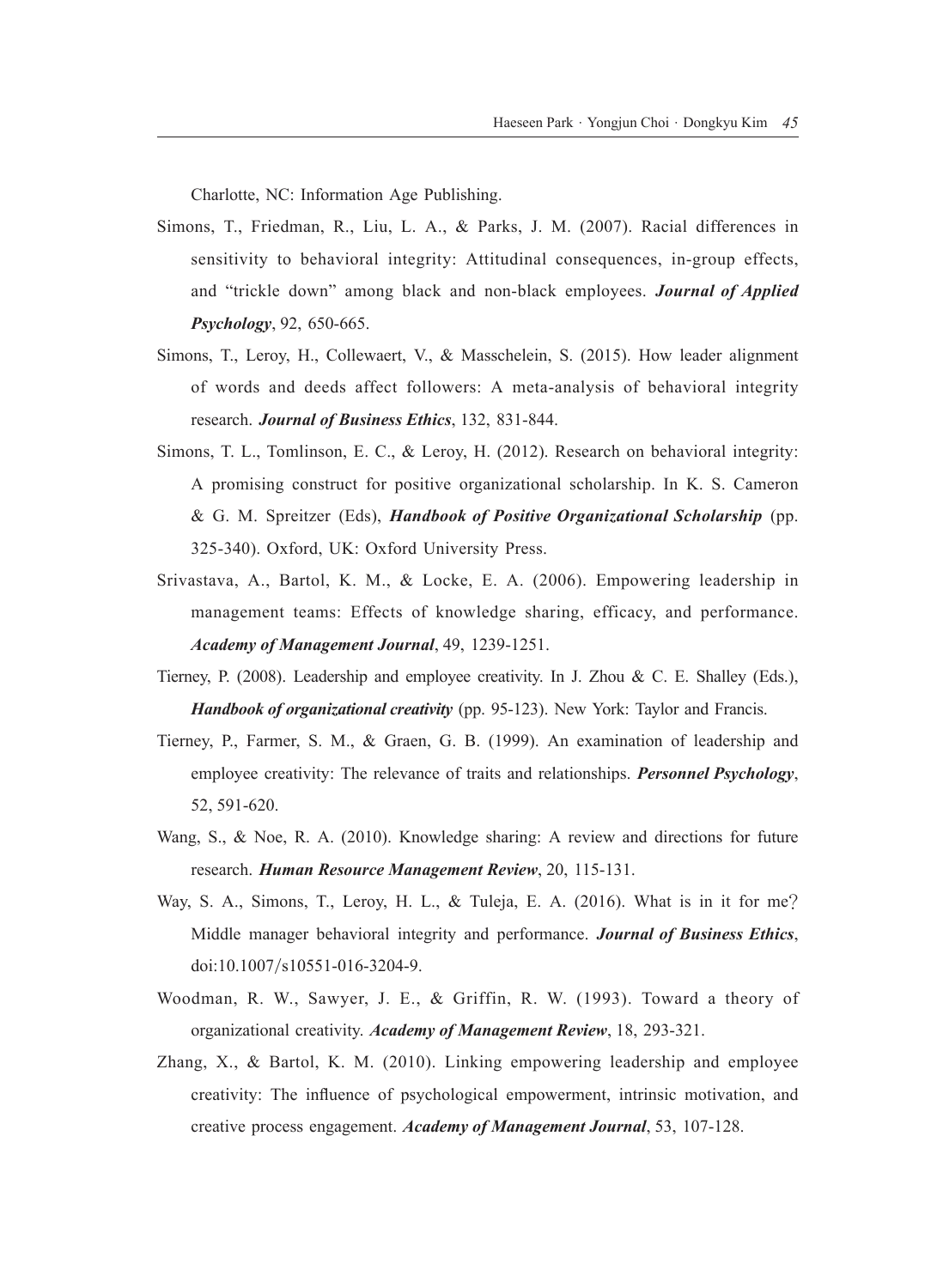- Zhou, J., & George, J. M. (2001). When job dissatisfaction leads to creativity: Encouraging the expression of voice. *Academy of Management Journal*, 44, 682-696.
- Zhou, J., & George, J. M. (2003). Awakening employee creativity: The role of leader emotional intelligence. *Leadership Quarterly*, 14, 545-568.
- Zhou, J., & Shalley, C. E. (2008). Expanding the scope and impact of organizational creativity research. In J. Zhou & C. E. Shalley (Eds.), *Handbook of organizational creativity* (pp. 125-147). New York: Taylor and Francis.